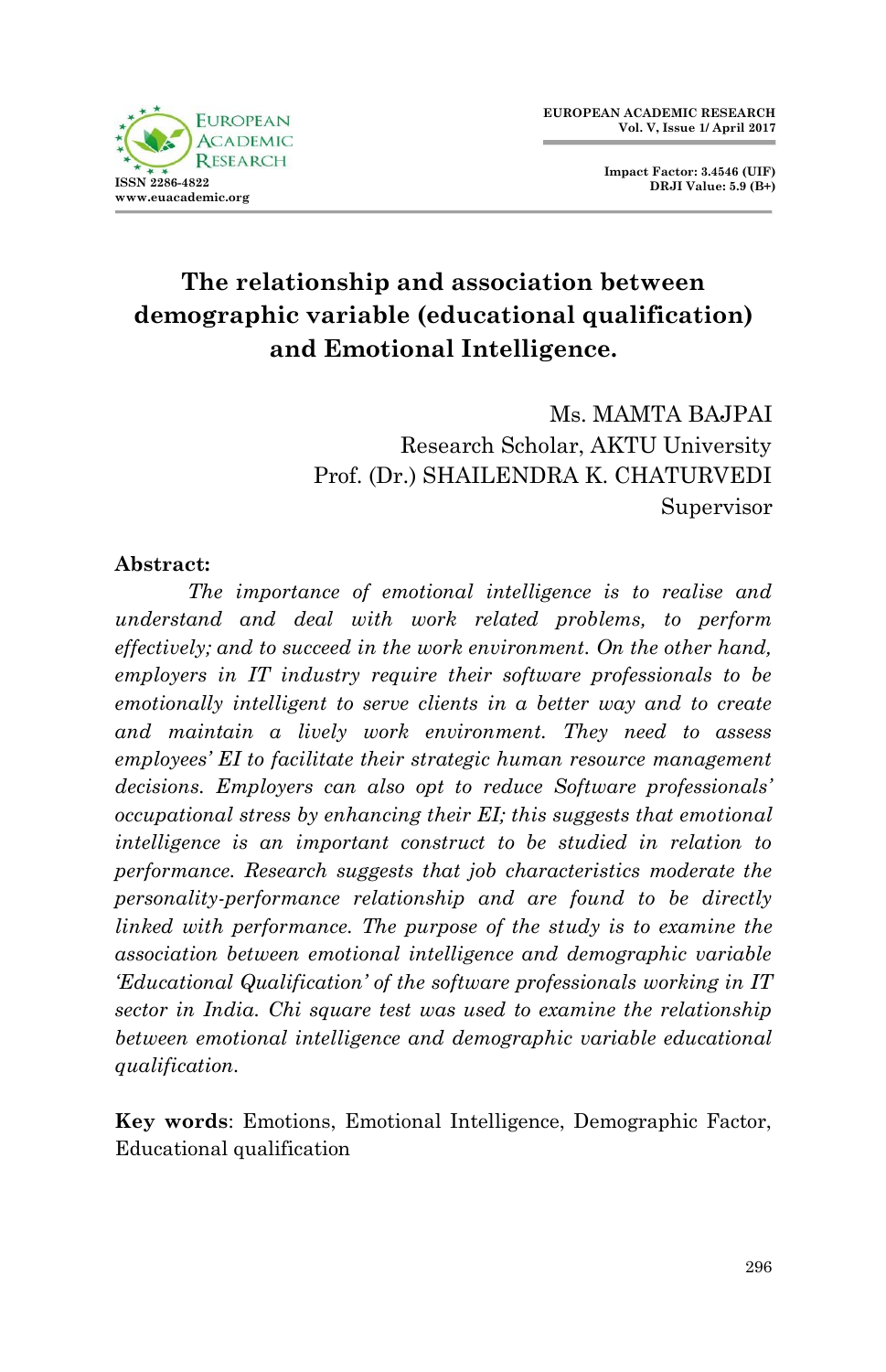### **1. INTRODUCTION**

Emotion is a feeling that is private and subjective. Humans can report an extraordinary range of states, which they can feel or experience. Emotion is a state of psychological arousal, an expression or display of distinctive somatic and autonomic responses. This emphasis suggests that emotional states can be defined by particular constellations of bodily responses. An emotion has been defined as "a complex feeling state with psychic, somatic and behavioural components that are related to affect mood" (Kalpan & Sadock, 1998). Emotion influences everyday behaviour and they can have a distorted effect on learning (Johnson, 1996: 185). It is a complex psychological and physiological phenomenon involving an individual"s state of mind and its interaction between that individual and her/his environment. Among human beings, an emotion fundamentally involves "physiological arousals, expressive behaviours, and conscious experience" (Myers, 2001). Emotion is associated with mood, temperament, personality and motivation. Ekman (1972) (a Professor of Psychology, University of California) has identified "happiness, surprise, disgust, fear, anger & sadness" as six primary emotions.

Emotions are responses to stimuli or situations that affect a person strongly. The emotional responses mainly occur at three levels: neurophysiological & biochemical level, behavioural level and cognitive level. The neurophysiological & biochemical emotional responses are characterized by variations in heart rate, blood flow, respiration, and hormonal secretions. In the second level of emotional response, emotions are expressed in a person's action. The cognitive level of emotional response is characterized by the use of language by a person to label her/his feelings as in, "I feel angry".

Daniel Goleman (1995) developed further the work of Mayer, and Salovey developed the following models of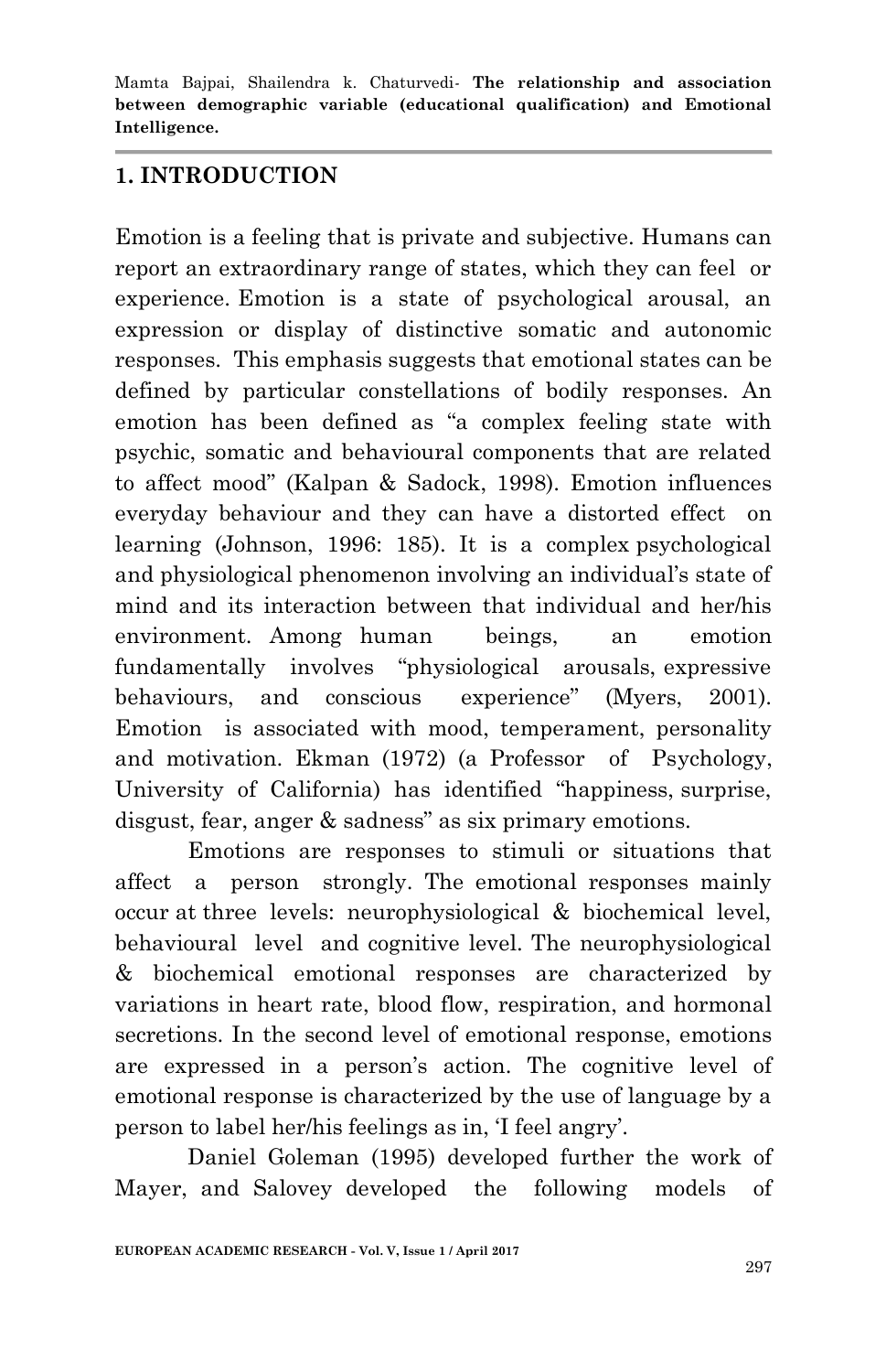competencies. Personal competences which determine how we manage we manage ourselves including self-awareness, emotional self-awareness, accurate self-assessment, selfmanagement, self-control, trustworthiness, conscientiousness, adaptability, achievement orientation and initiative.

Social competencies are the competences that determine how we handle relationships including social awareness, empathy, organizational awareness, selforientation, social skills, developing others, leadership, communication, change catalyst, conflict management, building bonds and teamwork and collaboration. He argues further that the traits are human qualities that every person has access to and it is merely a case of developing these skills to increase emotional intelligence. He came up with one hundred and thirty seven item Emotional Quotient to measure the five dimensions of Emotional intelligence. IQ by itself is not a very good predictor of job performance.

### **2. LITERATURE REVIEW**

The study of emotional intelligence evolved from works by such theorists as Gardner (1983) and Williams and Sternberg (1988), who proposed broader approaches to understanding intelligence.

Salovey and Mayer (1990) coined the term "emotional intelligence" and included Gardner"s intrapersonal and interpersonal components in the construct. Goleman (1998) popularized emotional intelligence in the business realm by describing its importance as an ingredient for successful business careers and as a crucial component for effective group performance.

These theorists and many others defined and explained the concept of emotional intelligence. In the course of this research, I found at least a dozen definitions of emotional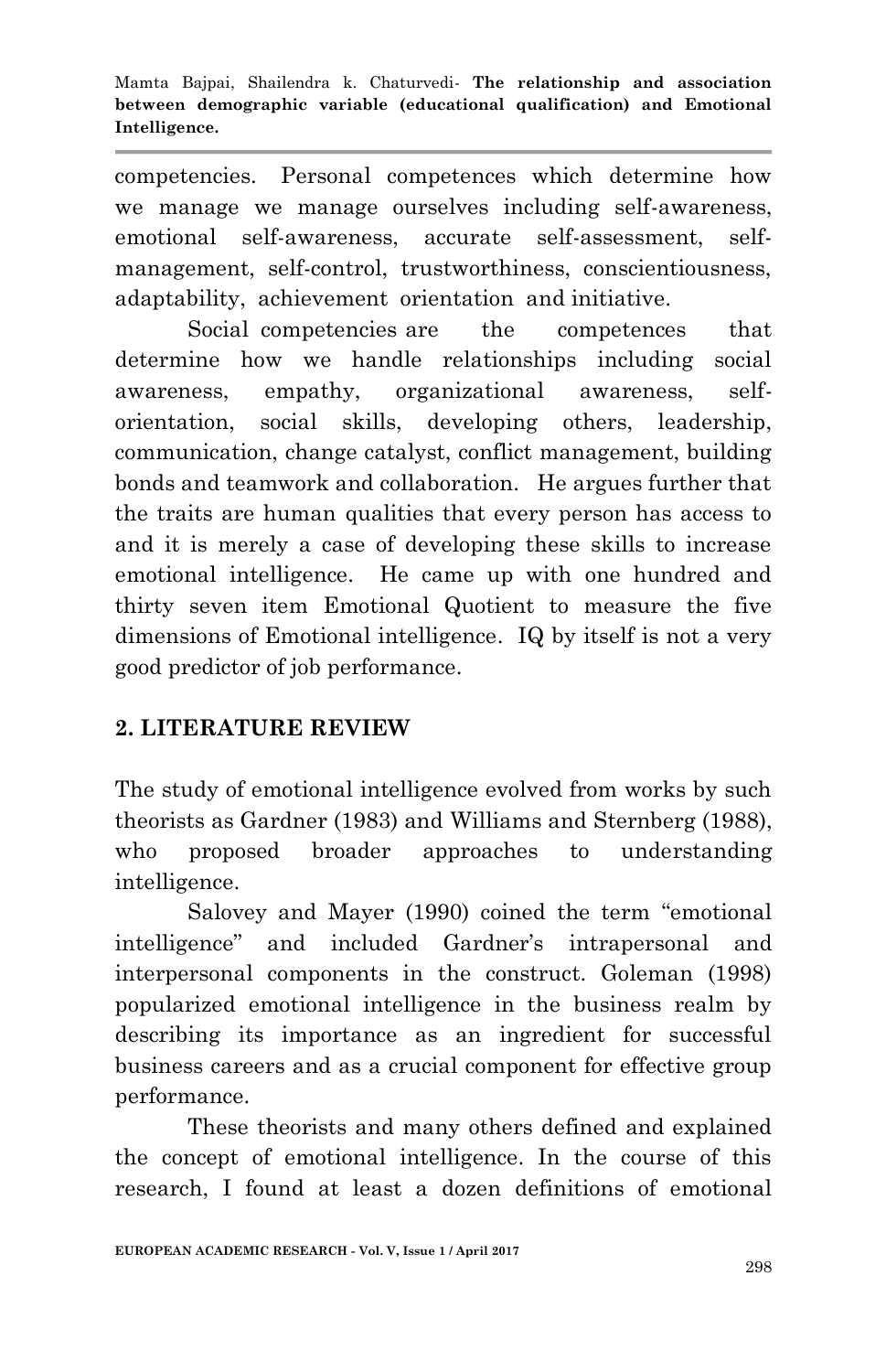intelligence (EQ). Here researcher will include the four most popular ones. Emotional intelligence (EQ) can be defined as:

- "The ability to monitor one's own and others' feelings and emotions, to discriminate among them, and to use the information to guide one's thinking and action" (Mayer & Salovey, 1993).
- "The intelligent use of emotions: you intentionally make your emotions work for you by using them to help guide your behavior and thinking in ways that enhance your results" (Weisinger, 1998).
- "The ability to recognize and respond to the emotions and feelings of others, as well as the skill to help others manage their emotions" (Schmidt, 1997).
- "The ability to: 1) be aware of, to understand, and to express oneself; 2) be aware of, to
- understand, and to relate to others; 3) deal with strong emotions and control one's impulses;
- and 4) adapt to change and to solve problems of a personal or a social nature (Reuven Bar-On, 1988).

Thus, the definition of emotional intelligence as the range of abilities, talents and skills that are noncognitive but can affect a person's ability to manage the environmental demands and pressure successfully by Bar-on was found to be suitable for this study.

# **2.3. Research Objective & Hypotheses**

**Research Objective-1:** To study the association between the demographic factor "educational qualification" and Emotional Intelligence of software professionals.

**Alternate Hypothesis (H1):** There is an association between the demographic factor "educational qualification" and Emotional Intelligence of software professionals.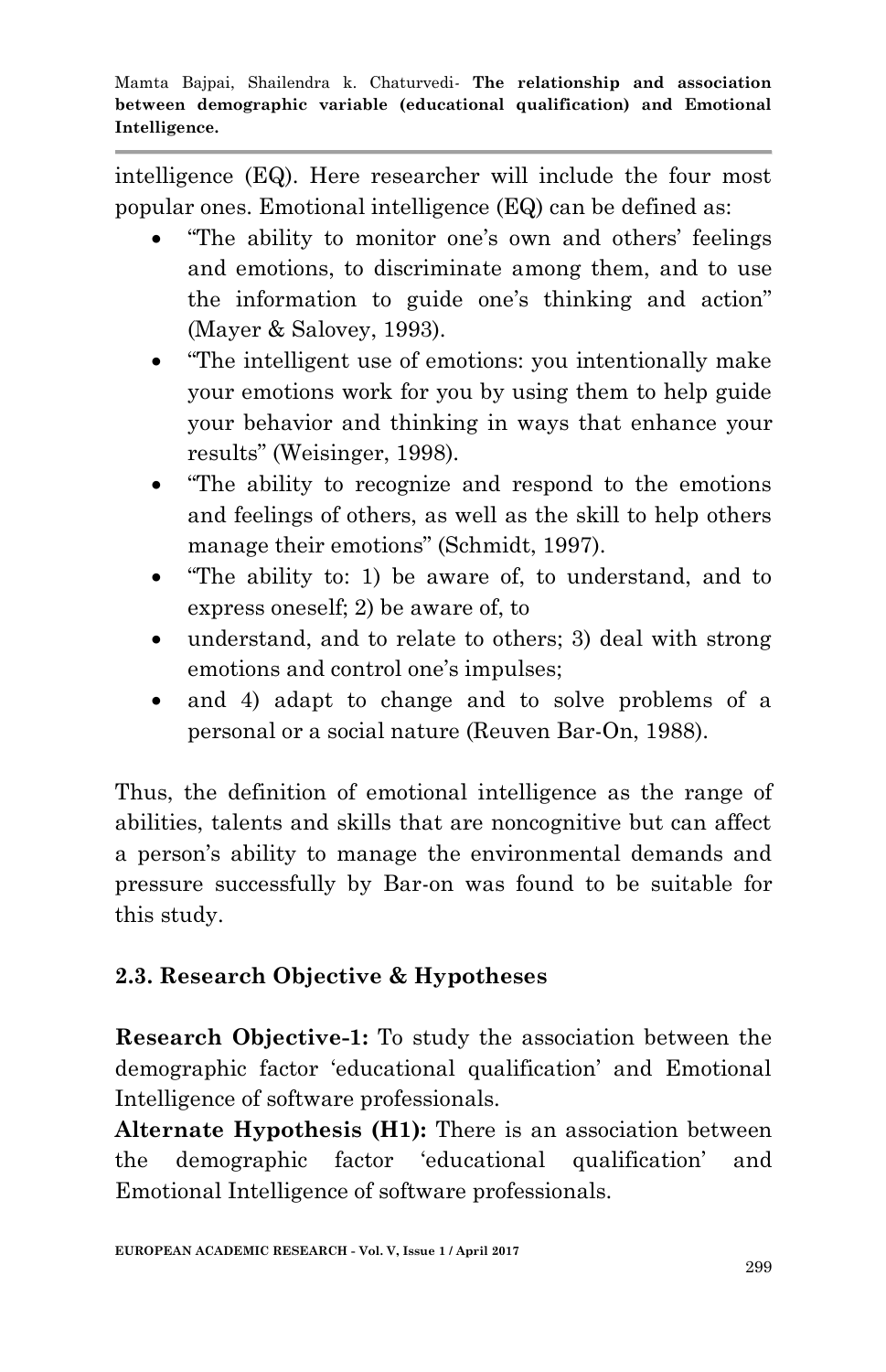**Null Hypothesis (H0):** There is an association between the demographic factor "educational qualification" and Emotional Intelligence of software professionals.

### **3. RESEARCH METHODOLOGY**

The present study was a cross - sectional research conducted in IT industry in India. Purposive sampling technique was used to collect primary data. A structured questionnaire having close ended and 5 point Likert scale based questions, was constructed to collect the data through survey method, emails as well as through Google docs. The sample size was 500 software engineers from IT industry all over India. Chi square test was used as a statistical tool to test the association between the dependent and independent variables.

### **4. DATA ANALYSIS, INTERPRETATION AND FINDINGS**

## **4.1. Analysis: Cross tabulation: Demographic Factor Educational Qualification**

| <b>Educational Qualification</b> |                     |           |          |               |                    |  |  |  |  |
|----------------------------------|---------------------|-----------|----------|---------------|--------------------|--|--|--|--|
|                                  |                     | Frequency | Percent  | Valid Percent | Cumulative Percent |  |  |  |  |
|                                  | B.Tech              | 199       | 39.8     | 39.8          | 39.8               |  |  |  |  |
|                                  | M. <sub>Techn</sub> | 156       | 31.2     | 31.2          | 71.0               |  |  |  |  |
| Valid                            | <b>MCA</b>          | 59        | 11.8     | 11.8          | 82.8               |  |  |  |  |
|                                  | Ph.D                | 53        | $10.6\,$ | 10.6          | 93.4               |  |  |  |  |
|                                  | Others              | 33        | 6.6      | 6.6           | 100.0              |  |  |  |  |
|                                  | Total               | 500       | 100.0    | 100.0         |                    |  |  |  |  |

|                                                    | Table: 4.6. Educational Qualification |
|----------------------------------------------------|---------------------------------------|
| $\mathbb{R}^1$ is $\mathbb{R}^1$ if $\mathbb{R}^1$ |                                       |

**Interpretation:** From the above table it can be said that out of the total 500 respondents, 39.8% respondents qualification are B.Tech, 31.2% respondents qualification are M.Tech, 11.8% respondents qualification are MCA, 10.6% respondents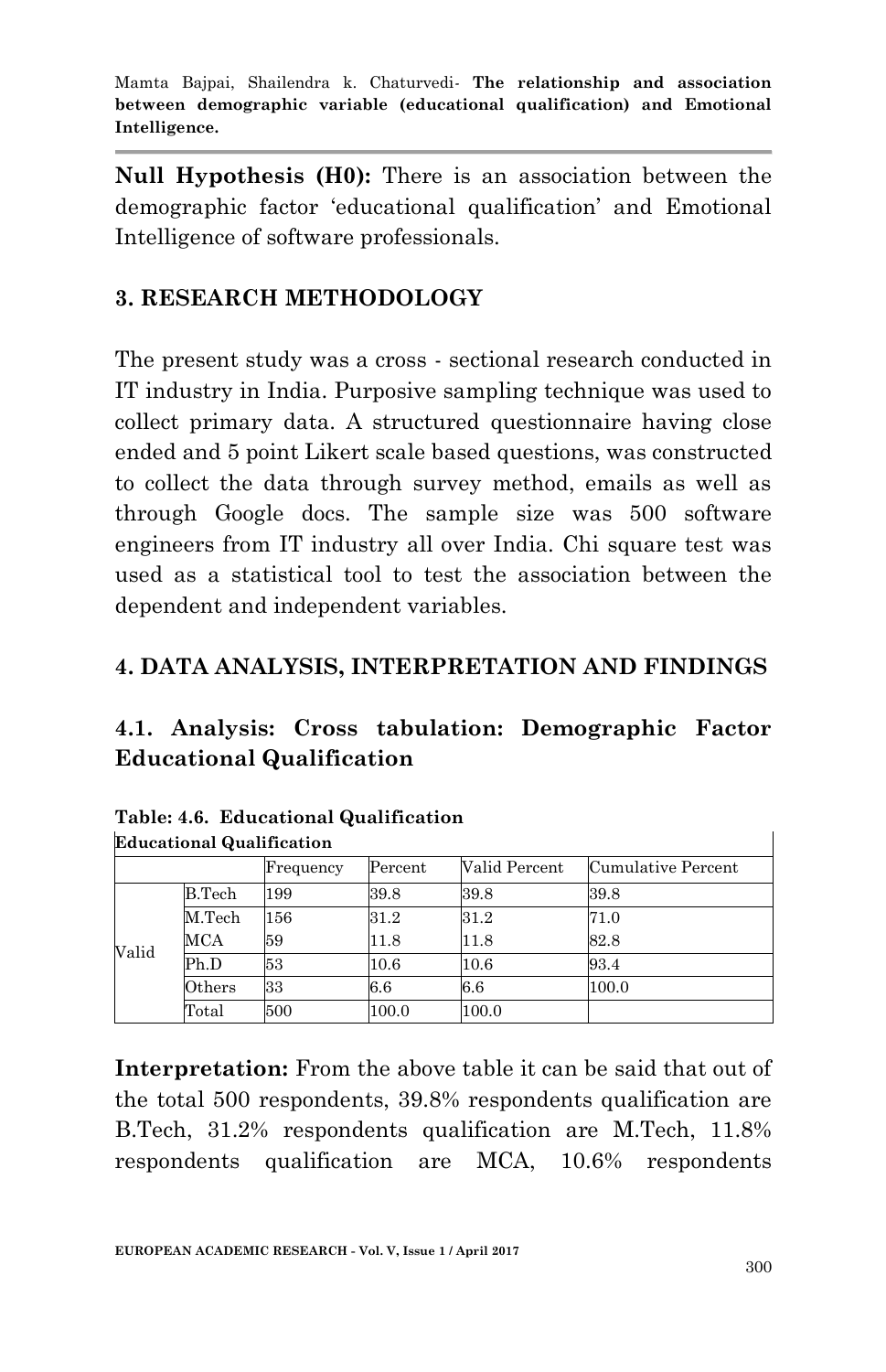qualification are Ph.D and 6.6% respondents qualification are others.



## **4.2. Analysis: Analysis of the relationship between Educational Qualification and I'm conscious of my needs in my life.**

 $H<sub>0</sub>$ : The two factors are independent.

 $H<sub>1</sub>$ : The two factors are not independent (associated).

| <b>Chi-Square Tests</b>      |                     |    |                                                                                            |  |  |  |  |  |  |
|------------------------------|---------------------|----|--------------------------------------------------------------------------------------------|--|--|--|--|--|--|
|                              | Value               | df | Asymp. Sig. (2-sided)                                                                      |  |  |  |  |  |  |
| Pearson Chi-Square           | 84.752 <sup>a</sup> | 16 | .000                                                                                       |  |  |  |  |  |  |
| Likelihood Ratio             | 92.738              | 16 | .000                                                                                       |  |  |  |  |  |  |
| Linear-by-Linear Association | 18.913              |    | .000                                                                                       |  |  |  |  |  |  |
| N of Valid Cases             | 500                 |    |                                                                                            |  |  |  |  |  |  |
|                              |                     |    | a. 7 cells $(28.0\%)$ have expected count less than 5. The minimum expected count is 2.11. |  |  |  |  |  |  |

# **Table: Chi-Square Tests**

**Interpretation:** From the table we find out that asymptotic significance for Pearson Chi Square comes out to be 0.000 (less than 0.05) so we **reject null hypothesis** at 5% level of significance. Hence it can be concluded that **two variables are associated**.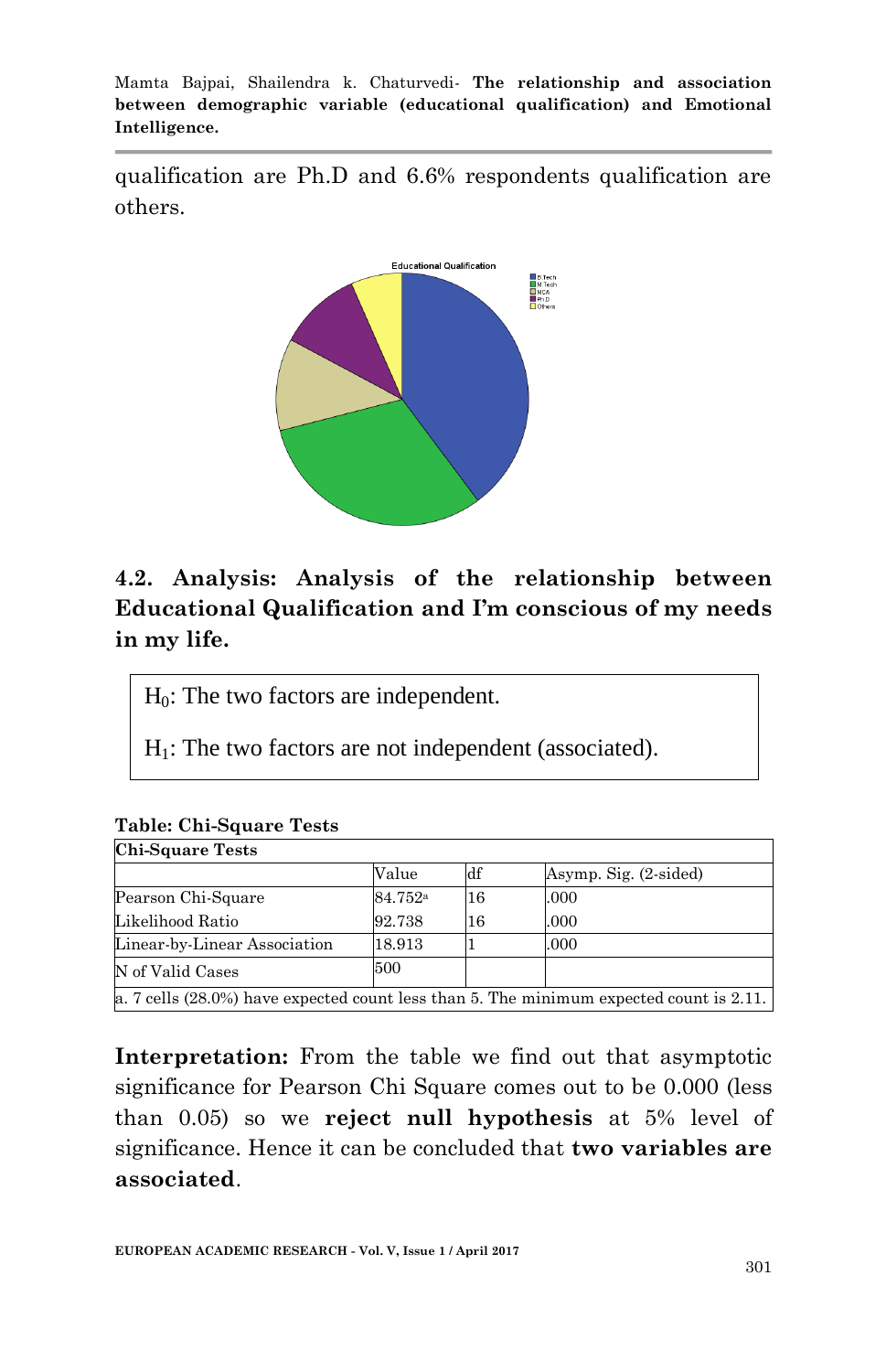| Crosstab      |               |                               |       |                                                |                                         |                |          |        |
|---------------|---------------|-------------------------------|-------|------------------------------------------------|-----------------------------------------|----------------|----------|--------|
|               |               |                               |       | Total<br>I'm conscious of my needs in my life. |                                         |                |          |        |
|               |               |                               |       |                                                | StronglyAgree UndecidedDisagreeStrongly |                |          |        |
|               |               |                               | Agree |                                                | (neither                                |                | Disagree |        |
|               |               |                               |       |                                                | agree nor                               |                |          |        |
|               |               |                               |       |                                                | disagree)                               |                |          |        |
|               |               | Count                         | 45    | 62                                             | 23                                      | 47             | 22       | 199    |
|               | <b>B.Tech</b> | within22.6%<br>$\%$           |       |                                                | 31.2% 11.6%                             | 23.6%          | 11.1%    | 100.0% |
|               |               | Educational                   |       |                                                |                                         |                |          |        |
|               |               | Qualification                 |       |                                                |                                         |                |          |        |
|               |               | Count                         | 53    | 83                                             | 4                                       | 11             | 5        | 156    |
|               | M.Tech        | within 34.0%<br>$\frac{0}{6}$ |       | 53.2% 2.6%                                     |                                         | 7.1%           | 3.2%     | 100.0% |
|               |               | Educational                   |       |                                                |                                         |                |          |        |
|               |               | Qualification                 |       |                                                |                                         |                |          |        |
|               | <b>MCA</b>    | Count                         | 16    | 33                                             | 5                                       | 5              | $\Omega$ | 59     |
| Educational   |               | within27.1%<br>$\frac{0}{0}$  |       | 55.9% 8.5%                                     |                                         | 8.5%           | $0.0\%$  | 100.0% |
| Qualification |               | Educational                   |       |                                                |                                         |                |          |        |
|               |               | Qualification                 |       |                                                |                                         |                |          |        |
|               | Ph.D          | Count                         | 18    | 31                                             | 2                                       | $\overline{2}$ | $\Omega$ | 53     |
|               |               | within 34.0%<br>$\frac{0}{6}$ |       | 58.5% 3.8%                                     |                                         | 3.8%           | $0.0\%$  | 100.0% |
|               |               | Educational                   |       |                                                |                                         |                |          |        |
|               |               | Qualification                 |       |                                                |                                         |                |          |        |
|               |               | Count                         | 14    | 6                                              | 5                                       | 3              | 5        | 33     |
|               | Others        | within42.4%<br>$\frac{0}{6}$  |       |                                                | 18.2% 15.2%                             | 9.1%           | 15.2%    | 100.0% |
|               |               | Educational                   |       |                                                |                                         |                |          |        |
|               |               | Qualification                 |       |                                                |                                         |                |          |        |
|               |               | Count                         | 146   | 215                                            | 39                                      | 68             | 32       | 500    |
|               |               | within29.2%<br>$\frac{0}{6}$  |       | 43.0% 7.8%                                     |                                         | 13.6%          | 6.4%     | 100.0% |
| Total         |               | Educational                   |       |                                                |                                         |                |          |        |
|               |               | Qualification                 |       |                                                |                                         |                |          |        |

**Table: Crosstab: I'm conscious of my needs in my life**

**Interpretation & Findings:** From the above crosstab, it can said that out of total 500 respondents, 29.2% respondents strongly agreed, 43.0% respondents agreed, 7.8% respondents were neutral, 13.6% respondents disagreed and 6.4% respondents strongly disagreed that "I am conscious of my needs in my life." Hence, it can be said that majority of the respondents strongly agreed and agreed.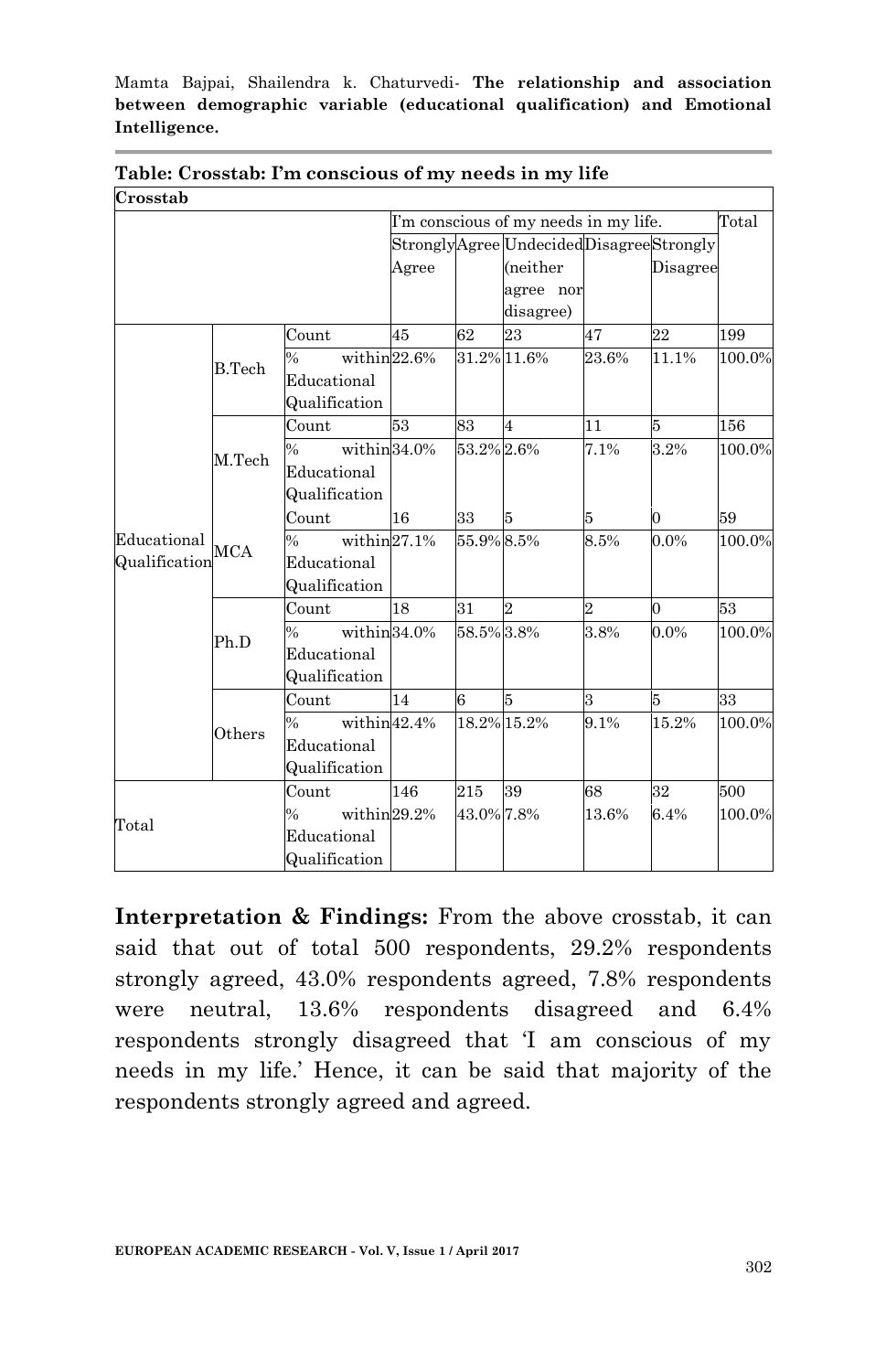**4.3. Analysis: Analysis of the relationship between Educational Qualification and I can remain balanced even in adverse circumstances.**

 $H_0$ : The two factors are independent.

 $H<sub>1</sub>$ : The two factors are not independent (associated).

|  | <b>Table: Chi-Square Tests</b> |  |
|--|--------------------------------|--|
|--|--------------------------------|--|

| <b>Chi Square Tests</b>      |                      |    |                                                                                               |
|------------------------------|----------------------|----|-----------------------------------------------------------------------------------------------|
|                              | Value                | Df | Asymp. Sig. (2-sided)                                                                         |
| Pearson Chi-Square           | 117.151 <sup>a</sup> | 16 | .000                                                                                          |
| Likelihood Ratio             | 123.322              | 16 | .000                                                                                          |
| Linear-by-Linear Association | 28.208               |    | .000                                                                                          |
| N of Valid Cases             | 500                  |    |                                                                                               |
|                              |                      |    | a. 7 cells $(28.0\%)$ have expected count less than 5. The minimum expected count is $2.24$ . |

**Interpretation:** From the table we find out that asymptotic significance for Pearson Chi Square comes out to be 0.000 (less than 0.05) so we **reject null hypothesis** at 5% level of significance. Hence it can be concluded that **two variables are associated**.

**Table: Crosstab: I can remain balanced even in adverse circumstances Crosstab** Ĭ.

| Urusstab           |              |                      |                |              |                                          |          |       |        |
|--------------------|--------------|----------------------|----------------|--------------|------------------------------------------|----------|-------|--------|
|                    |              |                      | can            |              | remain balanced even in adverseTotal     |          |       |        |
|                    |              |                      | circumstances. |              |                                          |          |       |        |
|                    |              |                      |                |              | StronglyAgree Undecided DisagreeStrongly |          |       |        |
|                    |              | Agree                |                | (neither     |                                          | Disagree |       |        |
|                    |              |                      |                | agree<br>nor |                                          |          |       |        |
|                    |              |                      |                |              | disagree)                                |          |       |        |
|                    |              | Count                | 35             | 65           | 49                                       | 24       | 26    | 199    |
| Educational B.Tech |              | within $17.6\%$<br>% |                | 32.7%        | 24.6%                                    | 12.1%    | 13.1% | 100.0% |
| Qualification      |              | Educational          |                |              |                                          |          |       |        |
|                    |              | Qualification        |                |              |                                          |          |       |        |
|                    | M.Tech Count |                      | 53             | 89           | <sup>8</sup>                             |          |       | 156    |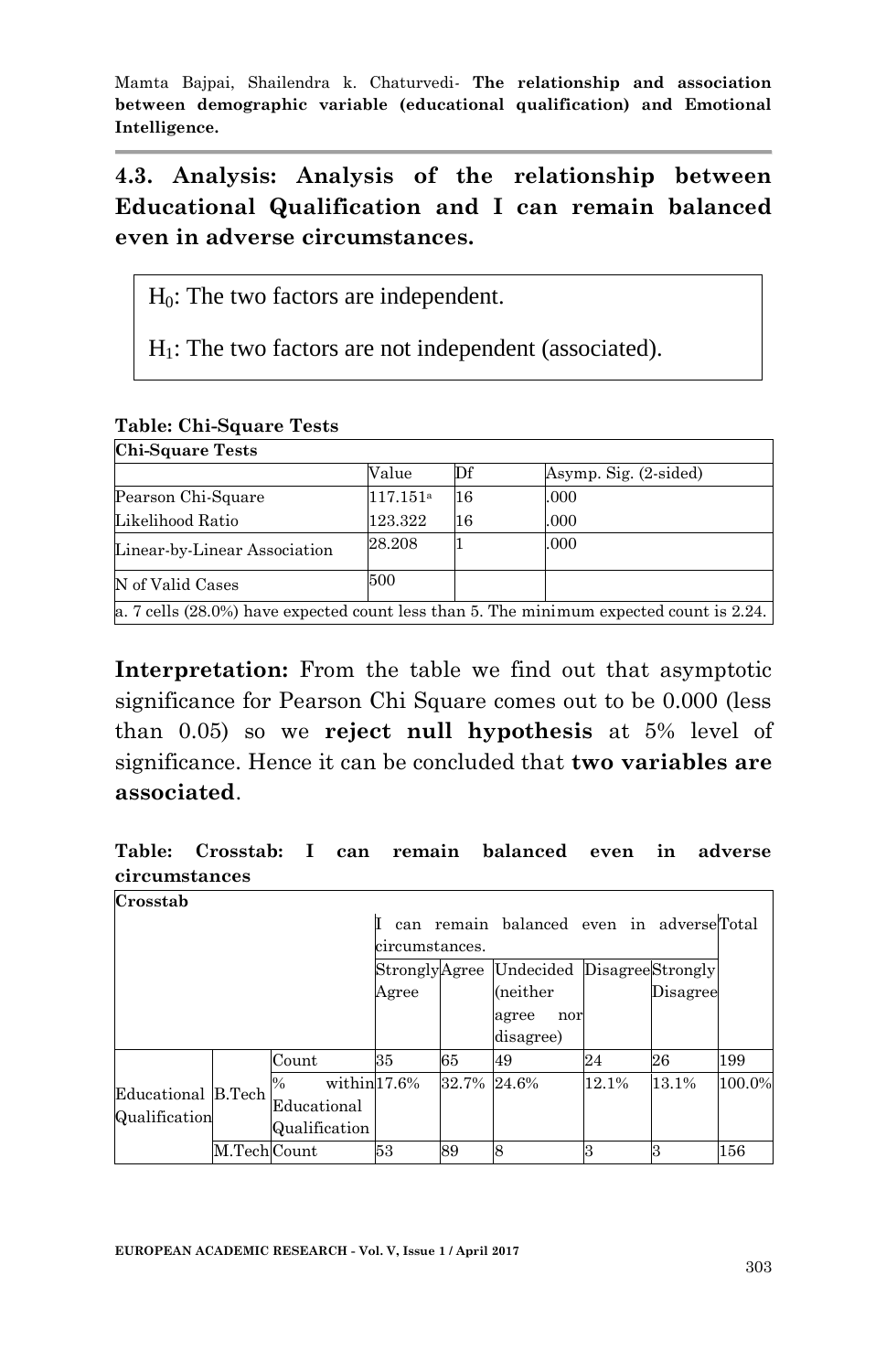|       |               | $\%$          | within 34.0% | 57.1% 5.1%      |                | 1.9%    | 1.9%           | 100.0% |
|-------|---------------|---------------|--------------|-----------------|----------------|---------|----------------|--------|
|       |               | Educational   |              |                 |                |         |                |        |
|       |               | Qualification |              |                 |                |         |                |        |
|       |               | Count         | 21           | 28              | 4              | 4       | $\overline{2}$ | 59     |
|       | MCA           | $\%$          | within 35.6% | 47.5%           | 6.8%           | $6.8\%$ | 3.4%           | 100.0% |
|       |               | Educational   |              |                 |                |         |                |        |
|       |               | Qualification |              |                 |                |         |                |        |
|       |               | Count         | 27           | 23              | $\overline{2}$ |         | $\Omega$       | 53     |
|       | Ph.D          | $\%$          | within50.9%  | 43.4%           | 3.8%           | 1.9%    | $0.0\%$        | 100.0% |
|       |               | Educational   |              |                 |                |         |                |        |
|       |               | Qualification |              |                 |                |         |                |        |
|       |               | Count         | 15           | $5\overline{5}$ | 3              |         | 3              | 33     |
|       | $\rm{Others}$ | %             | within45.5%  | 15.2% 9.1%      |                | 21.2%   | 9.1%           | 100.0% |
|       |               | Educational   |              |                 |                |         |                |        |
|       |               | Qualification |              |                 |                |         |                |        |
|       |               | Count         | 151          | 210             | 66             | 39      | 34             | 500    |
| Total |               | $\frac{0}{0}$ | within 30.2% | 42.0%           | 13.2%          | 7.8%    | 6.8%           | 100.0% |
|       |               | Educational   |              |                 |                |         |                |        |
|       |               | Qualification |              |                 |                |         |                |        |

**Interpretation & Findings:** From the above crosstab, it can said that out of total 500 respondents, 30.2% respondents strongly agreed, 42.0% respondents agreed, 13.2% respondents were neutral, 7.8% respondents disagreed and 6.8% respondents strongly disagreed that 'I can remain balanced even in adverse circumstances." Hence, it can be said that majority of the respondents strongly agreed and agreed.

## **4.4. Analysis: Analysis of the relationship between Educational Qualification and Being emotionally intelligent helps me to control my level of stress.**

 $H_0$ : The two factors are independent.

 $H<sub>1</sub>$ : The two factors are not independent (associated).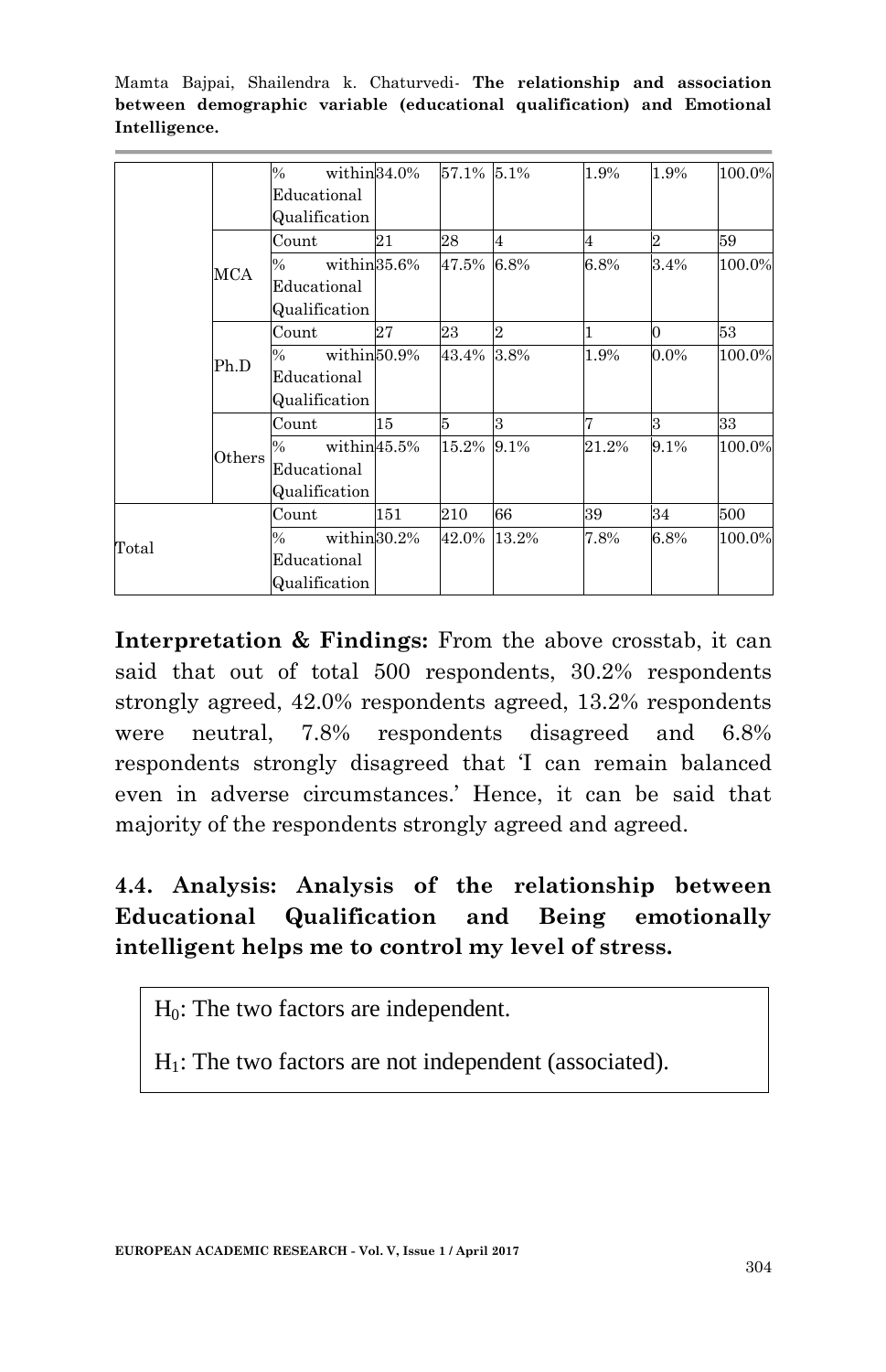| <b>Chi-Square Tests</b>      |                  |    |                       |
|------------------------------|------------------|----|-----------------------|
|                              | Value            | df | Asymp. Sig. (2-sided) |
| Pearson Chi-Square           | $84.440^{\rm a}$ | 16 | .000                  |
| Likelihood Ratio             | 91.553           | 16 | .000                  |
| Linear-by-Linear Association | 31.281           |    | .000                  |
| N of Valid Cases             | 500              |    |                       |

**Interpretation:** From the table we find out that asymptotic significance for Pearson Chi Square comes out to be 0.000 (less than 0.05) so we **reject null hypothesis** at 5% level of significance. Hence it can be concluded that **two variables are associated**.

**Table: Crosstab: Being emotionally intelligent helps me to control my level of stress** 1

**Crosstab**

|               |              |                              |               |                             | Being emotionally intelligent helps me to Total |                |                |        |  |
|---------------|--------------|------------------------------|---------------|-----------------------------|-------------------------------------------------|----------------|----------------|--------|--|
|               |              |                              |               | control my level of stress. |                                                 |                |                |        |  |
|               |              |                              | StronglyAgree |                             | UndecidedDisagreeStrongly                       |                |                |        |  |
|               |              |                              | Agree         |                             | (neither                                        |                | Disagree       |        |  |
|               |              |                              |               |                             | agree nor                                       |                |                |        |  |
|               |              |                              |               |                             | disagree)                                       |                |                |        |  |
|               |              | Count                        | 42            | 60                          | 38                                              | 36             | $^{23}$        | 199    |  |
|               | B.Tech       | within $21.1%$<br>$\%$       |               | 30.2%                       | 19.1%                                           | 18.1%          | 11.6%          | 100.0% |  |
|               |              | Educational                  |               |                             |                                                 |                |                |        |  |
|               |              | Qualification                |               |                             |                                                 |                |                |        |  |
|               | M.Tech       | Count                        | 45            | 88                          | 5                                               | 10             | 8              | 156    |  |
|               |              | within28.8%<br>$\%$          |               | 56.4%                       | 3.2%                                            | 6.4%           | 5.1%           | 100.0% |  |
|               |              | Educational                  |               |                             |                                                 |                |                |        |  |
|               |              | Qualification                |               |                             |                                                 |                |                |        |  |
| Educational   |              | Count                        | 15            | 35                          | 6                                               | 1              | $\overline{2}$ | 59     |  |
| Qualification | MCA          | within $25.4\%$<br>$\%$      |               | 59.3%                       | 10.2%                                           | 1.7%           | 3.4%           | 100.0% |  |
|               |              | Educational                  |               |                             |                                                 |                |                |        |  |
|               |              | Qualification                |               |                             |                                                 |                |                |        |  |
|               |              | Count                        | 23            | 26                          | 1                                               | 3              | $\Omega$       | 53     |  |
|               | Ph.D         | within43.4%<br>$\frac{0}{0}$ |               | 49.1%                       | 1.9%                                            | 5.7%           | $0.0\%$        | 100.0% |  |
|               |              | Educational                  |               |                             |                                                 |                |                |        |  |
|               |              | Qualification                |               |                             |                                                 |                |                |        |  |
|               | Others Count |                              | 13            | 11                          | 5                                               | $\overline{2}$ | $\overline{2}$ | 33     |  |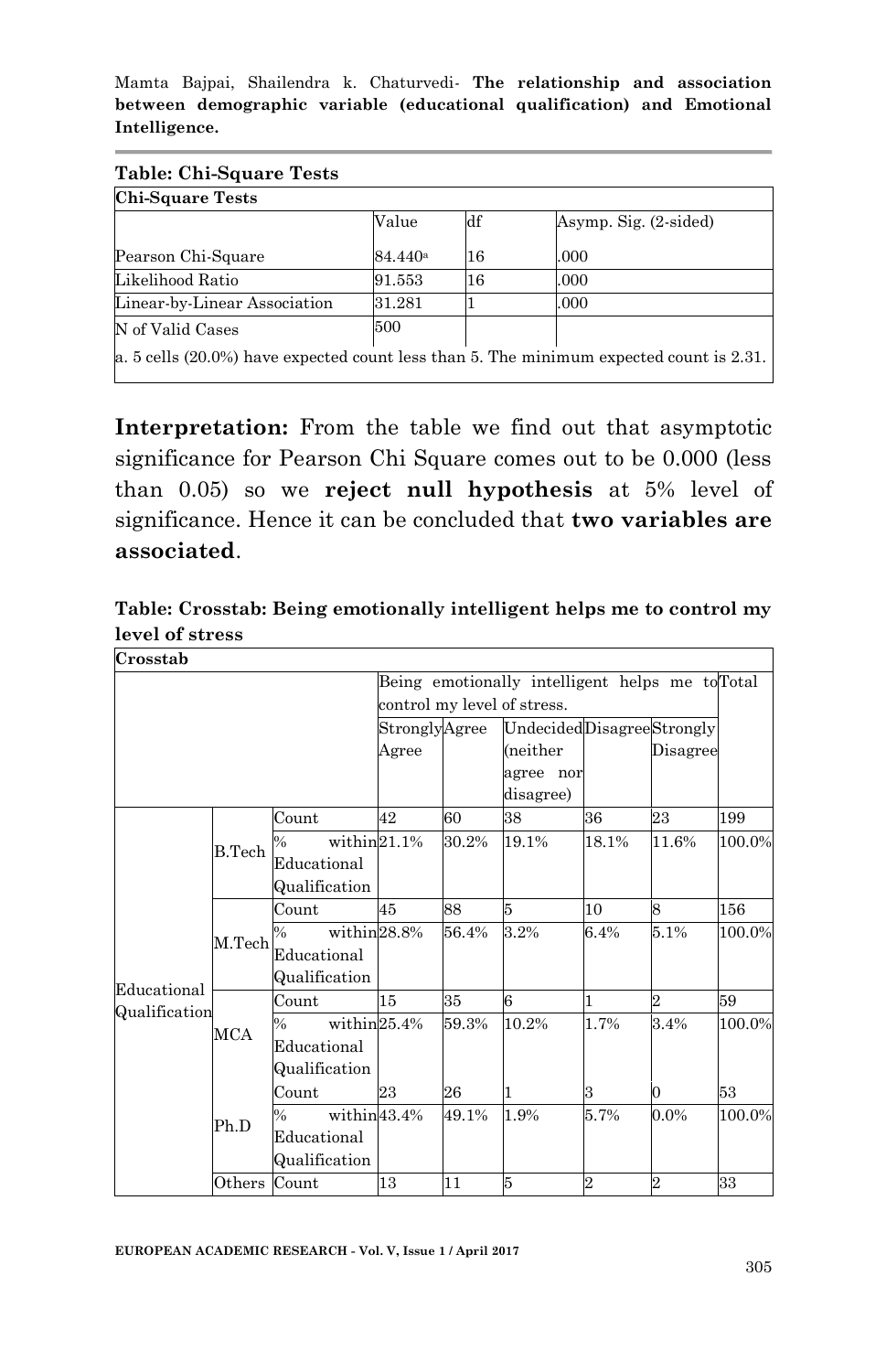|       |  | %                    | within 39.4% | 33.3% | 15.2% | 6.1%  | 6.1% | 100.0% |
|-------|--|----------------------|--------------|-------|-------|-------|------|--------|
|       |  | Educational          |              |       |       |       |      |        |
|       |  | Qualification        |              |       |       |       |      |        |
|       |  | Count                | 138          | 220   | 55    | 52    | 35   | 500    |
| Total |  | within $27.6\%$<br>% |              | 44.0% | 11.0% | 10.4% | 7.0% | 100.0% |
|       |  | Educational          |              |       |       |       |      |        |
|       |  | Qualification        |              |       |       |       |      |        |

**Interpretation & Findings:** From the above crosstab, it can said that out of total 500 respondents, 27.6% respondents strongly agreed, 44.0% respondents agreed, 11.0% respondents were neutral, 10.4% respondents disagreed and 7.0% respondents strongly disagreed that "Being emotionally intelligent helps me to control my level of stress." Hence, it can be said that majority of the respondents strongly agreed and agreed.

### **4.5. Analysis: Analysis of the relationship between Educational Qualification and I am able to manage the conflicts and problems faced in my workplace.**

H0: The two factors are independent.

 $H<sub>1</sub>$ : The two factors are not independent (associated).

| <b>Chi-Square Tests</b>      |                     |    |                                                                                            |
|------------------------------|---------------------|----|--------------------------------------------------------------------------------------------|
|                              | Value               | df | Asymp. Sig. (2-sided)                                                                      |
| Pearson Chi-Square           | 80.045 <sup>a</sup> | 16 | .000                                                                                       |
| Likelihood Ratio             | 85.669              | 16 | .000                                                                                       |
| Linear-by-Linear Association | 30.720              |    | .000                                                                                       |
| N of Valid Cases             | 500                 |    |                                                                                            |
|                              |                     |    | a. 5 cells $(20.0\%)$ have expected count less than 5. The minimum expected count is 2.24. |

#### **Table: Chi-Square Tests**

**Interpretation:** From the table we find out that asymptotic significance for Pearson Chi Square comes out to be 0.000 (less than 0.05) so we **reject null hypothesis** at 5% level of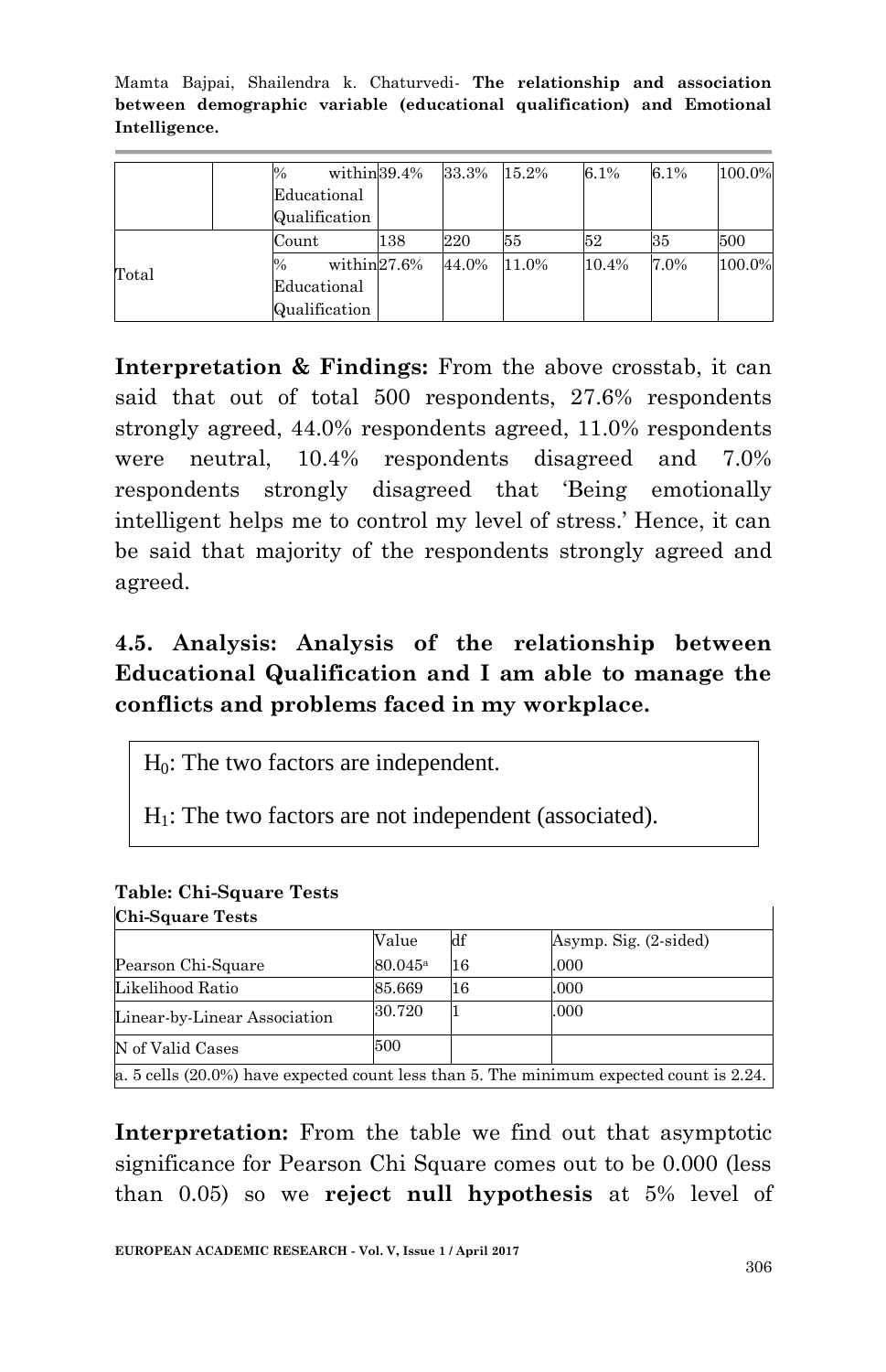significance. Hence it can be concluded that **two variables are associated**.

#### **Table: Crosstab: I am able to manage the conflicts and problems faced in my workplace** 1

**Crosstab**

|               |                                 |                                 |       |            | I am able to manage the conflicts and Total |       |                |        |
|---------------|---------------------------------|---------------------------------|-------|------------|---------------------------------------------|-------|----------------|--------|
|               | problems faced in my workplace. |                                 |       |            |                                             |       |                |        |
|               |                                 |                                 |       |            | StronglyAgree Undecided DisagreeStrongly    |       |                |        |
|               |                                 |                                 | Agree |            | (neither                                    |       | Disagree       |        |
|               |                                 |                                 |       |            | agree nor                                   |       |                |        |
|               |                                 |                                 |       |            | disagree)                                   |       |                |        |
|               |                                 | Count                           | 34    | 69         | 42                                          | 31    | 23             | 199    |
|               | B. Tech                         | within $17.1%$<br>$\frac{1}{2}$ |       |            | 34.7% 21.1%                                 | 15.6% | 11.6%          | 100.0% |
|               |                                 | Educational                     |       |            |                                             |       |                |        |
|               |                                 | Qualification                   |       |            |                                             |       |                |        |
|               |                                 | Count                           | 43    | 82         | 17                                          | 8     | 6              | 156    |
|               | M.Tech                          | within27.6%<br>$\frac{0}{0}$    |       |            | 52.6% 10.9%                                 | 5.1%  | 3.8%           | 100.0% |
|               |                                 | Educational                     |       |            |                                             |       |                |        |
|               |                                 | Qualification                   |       |            |                                             |       |                |        |
|               | <b>MCA</b>                      | Count                           | 22    | 29         | 3                                           | 4     | $\mathbf{1}$   | 59     |
| Educational   |                                 | within 37.3%<br>$\%$            |       | 49.2% 5.1% |                                             | 6.8%  | 1.7%           | 100.0% |
| Qualification |                                 | Educational                     |       |            |                                             |       |                |        |
|               |                                 | Qualification                   |       |            |                                             |       |                |        |
|               |                                 | Count                           | 26    | 24         | 2                                           | 1     | $\overline{0}$ | 53     |
|               | Ph.D                            | within49.1%<br>$\%$             |       | 45.3% 3.8% |                                             | 1.9%  | 0.0%           | 100.0% |
|               |                                 | Educational                     |       |            |                                             |       |                |        |
|               |                                 | Qualification                   |       |            |                                             |       |                |        |
|               |                                 | Count                           | 14    | 8          | $\overline{2}$                              | 5     | $\overline{4}$ | 33     |
|               | Others                          | within42.4%<br>$\frac{0}{0}$    |       | 24.2% 6.1% |                                             | 15.2% | 12.1%          | 100.0% |
|               |                                 | Educational                     |       |            |                                             |       |                |        |
|               |                                 | Qualification                   |       |            |                                             |       |                |        |
|               |                                 | Count                           | 139   | 212        | 66                                          | 49    | 34             | 500    |
| Total         |                                 | within $27.8\%$<br>$\%$         |       |            | 42.4% 13.2%                                 | 9.8%  | 6.8%           | 100.0% |
|               |                                 | Educational                     |       |            |                                             |       |                |        |
|               |                                 | Qualification                   |       |            |                                             |       |                |        |

**Interpretation & Findings:** From the above crosstab, it can said that out of total 500 respondents, 27.8% respondents strongly agreed, 42.4% respondents agreed, 13.2% respondents were neutral, 9.8% respondents disagreed and 6.8% respondents strongly disagreed that "I am able to manage the conflicts and problems faced in my workplace.' Hence, it can be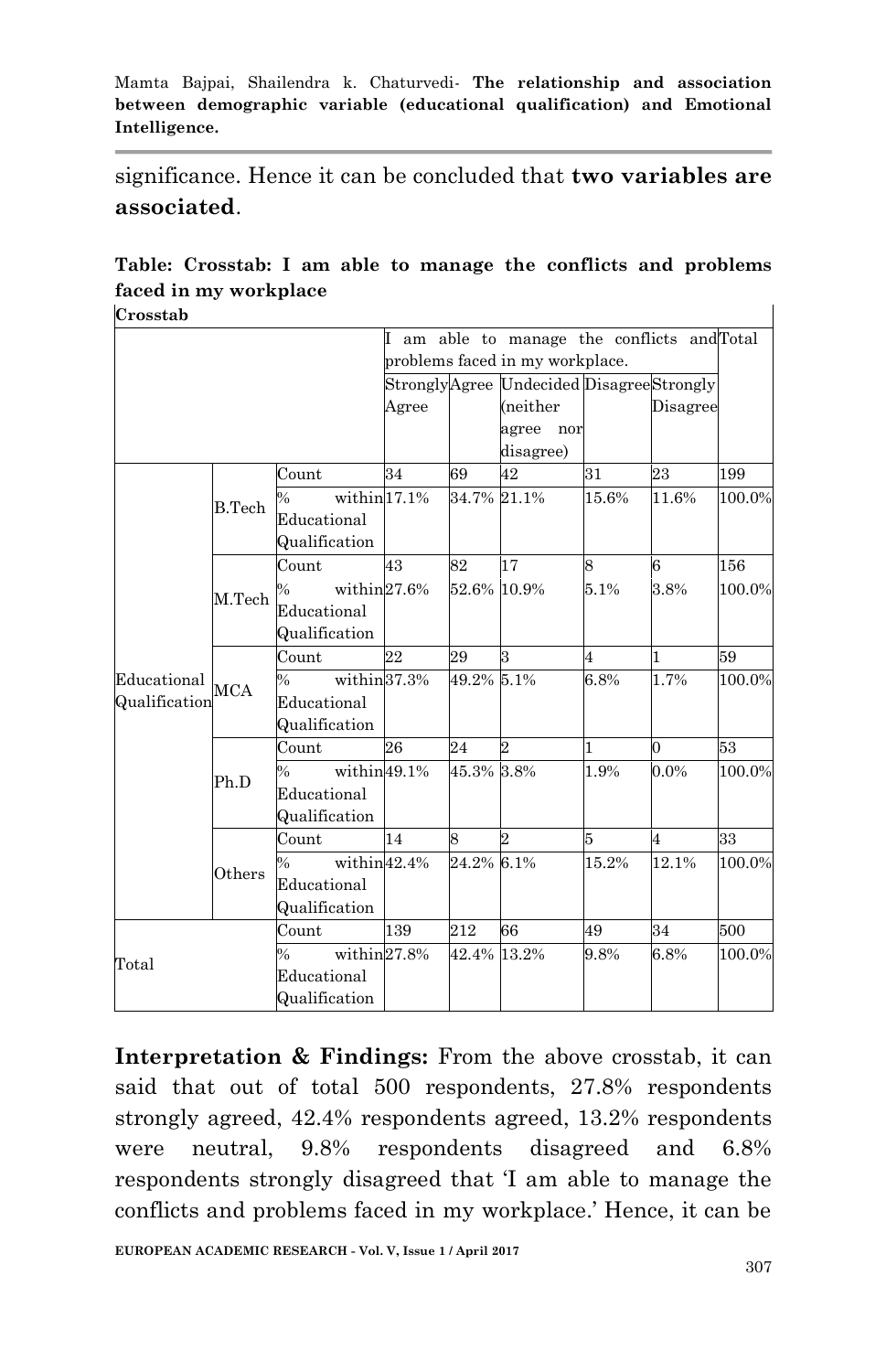said that majority of the respondents strongly agreed and agreed.

## **4.6. Analysis: Analysis of the relationship between Educational Qualification and I am able to understand the feeling of others.**

H0: The two factors are independent.

 $H<sub>1</sub>$ : The two factors are not independent (associated).

Tool Used: Chi Square Test (Analyze  $\rightarrow$  Descriptive Statistics  $\rightarrow$  Crosstabs)

#### **Table: Chi-Square Tests**

| <b>Chi-Square Tests</b>                                                                    |                     |    |                       |  |  |  |  |
|--------------------------------------------------------------------------------------------|---------------------|----|-----------------------|--|--|--|--|
|                                                                                            | Value               | df | Asymp. Sig. (2-sided) |  |  |  |  |
| Pearson Chi-Square                                                                         | 97.319 <sup>a</sup> | 16 | .000                  |  |  |  |  |
| Likelihood Ratio                                                                           | 92.192              | 16 | .000                  |  |  |  |  |
| Linear-by-Linear Association                                                               | 10.475              |    | .001                  |  |  |  |  |
| N of Valid Cases                                                                           | 500                 |    |                       |  |  |  |  |
| a. 6 cells $(24.0\%)$ have expected count less than 5. The minimum expected count is 1.12. |                     |    |                       |  |  |  |  |

**Interpretation:** From the table we find out that asymptotic significance for Pearson Chi Square comes out to be 0.000 (less than 0.05) so we **reject null hypothesis** at 5% level of significance. Hence it can be concluded that **two variables are associated**.

#### **Table: Crosstab: I am able to understand the feeling of others Crosstab**

|                                          |        |                  |         |             | am able to understand the feeling of Total |       |          |        |  |
|------------------------------------------|--------|------------------|---------|-------------|--------------------------------------------|-------|----------|--------|--|
|                                          |        |                  | others. |             |                                            |       |          |        |  |
| StronglyAgree Undecided DisagreeStrongly |        |                  |         |             |                                            |       |          |        |  |
|                                          |        |                  | Agree   |             | (neither                                   |       | Disagree |        |  |
|                                          |        |                  |         |             | agree<br>nor                               |       |          |        |  |
|                                          |        |                  |         |             | disagree)                                  |       |          |        |  |
|                                          |        | Count            | 43      | 72          | 52                                         | 26    |          | 199    |  |
| Educational                              | B.Tech | within21.6%<br>% |         | 36.2% 26.1% |                                            | 13.1% | 3.0%     | 100.0% |  |
| Qualification                            |        | Educational      |         |             |                                            |       |          |        |  |
|                                          |        | Qualification    |         |             |                                            |       |          |        |  |

1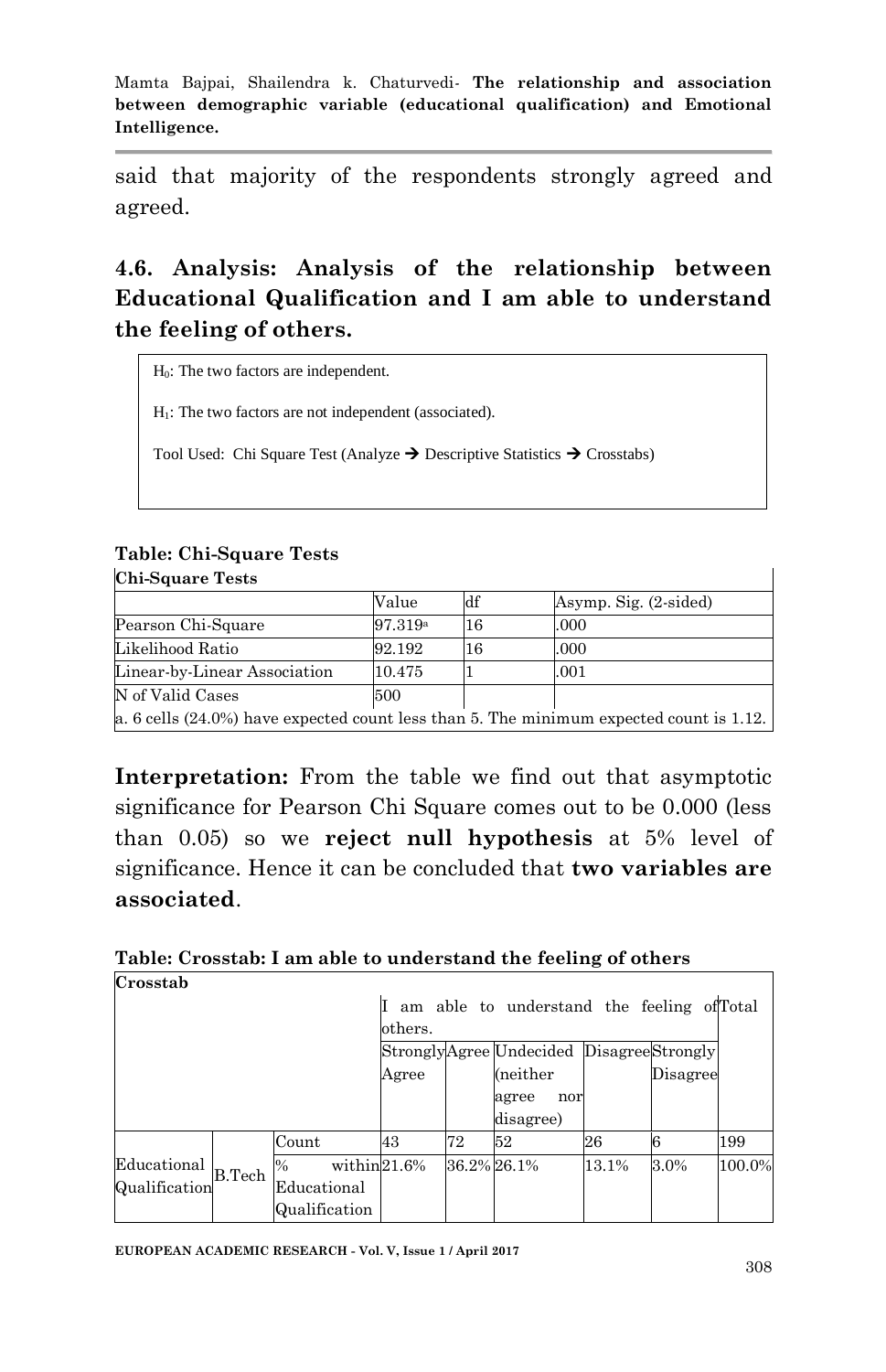|       |                     | Count                | 50  | 84         | 9           | 9     | 4        | 156    |
|-------|---------------------|----------------------|-----|------------|-------------|-------|----------|--------|
|       | M. <sub>Techn</sub> | within 32.1%<br>$\%$ |     | 53.8% 5.8% |             | 5.8%  | 2.6%     | 100.0% |
|       |                     | Educational          |     |            |             |       |          |        |
|       |                     | Qualification        |     |            |             |       |          |        |
|       |                     | Count                | 27  | 24         | 4           | 3     | 1        | 59     |
|       | MCA                 | within45.8%<br>$\%$  |     | 40.7% 6.8% |             | 5.1%  | 1.7%     | 100.0% |
|       |                     | Educational          |     |            |             |       |          |        |
|       |                     | Qualification        |     |            |             |       |          |        |
|       |                     | Count                | 23  | 26         | ß.          |       | $\Omega$ | 53     |
|       | Ph.D                | within43.4%<br>$\%$  |     | 49.1% 5.7% |             | 1.9%  | 0.0%     | 100.0% |
|       |                     | Educational          |     |            |             |       |          |        |
|       |                     | Qualification        |     |            |             |       |          |        |
|       |                     | Count                | 14  | 8          | 0           | 5     | 6        | 33     |
|       | Others              | within42.4%<br>$\%$  |     | 24.2% 0.0% |             | 15.2% | 18.2%    | 100.0% |
|       |                     | Educational          |     |            |             |       |          |        |
|       |                     | Qualification        |     |            |             |       |          |        |
|       |                     | Count                | 157 | 214        | 68          | 44    | 17       | 500    |
| Total |                     | within 31.4%<br>$\%$ |     |            | 42.8% 13.6% | 8.8%  | 3.4%     | 100.0% |
|       |                     | Educational          |     |            |             |       |          |        |
|       |                     | Qualification        |     |            |             |       |          |        |

**Interpretation & Findings:** From the above crosstab, it can said that out of total 500 respondents, 31.4% respondents strongly agreed, 42.8% respondents agreed, 13.6% respondents were neutral, 8.8% respondents disagreed and 3.4% respondents strongly disagreed that "I am able to understand the feeling of others." Hence, it can be said that majority of the respondents strongly agreed and agreed.

## **4.7. Analysis: Analysis of the relationship between Educational Qualification and Being emotionally intelligent helps me to improve the efficiency of service delivery process.**

 $H<sub>0</sub>$ : The two factors are independent.

 $H<sub>1</sub>$ : The two factors are not independent (associated).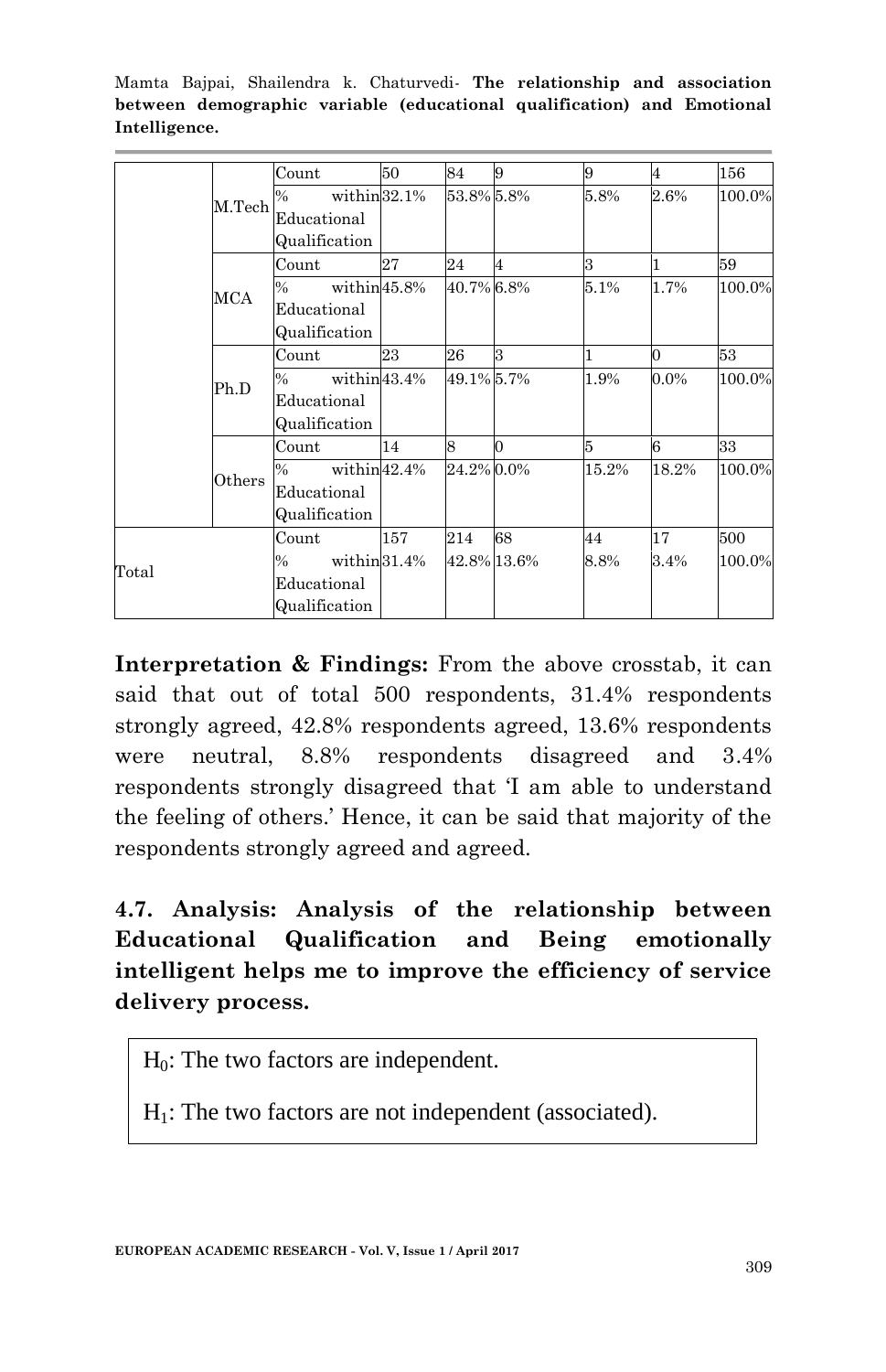| <b>Chi-Square Tests</b>                                                                    |                     |                |                       |  |  |  |  |  |
|--------------------------------------------------------------------------------------------|---------------------|----------------|-----------------------|--|--|--|--|--|
|                                                                                            | Value               | $\mathbf{d}$ f | Asymp. Sig. (2-sided) |  |  |  |  |  |
| Pearson Chi-Square                                                                         | 52.331 <sup>a</sup> | 16             | .000                  |  |  |  |  |  |
| Likelihood Ratio                                                                           | 52.428              | 16             | .000                  |  |  |  |  |  |
| Linear-by-Linear Association                                                               | 18.806              |                | .000                  |  |  |  |  |  |
| N of Valid Cases                                                                           | 500                 |                |                       |  |  |  |  |  |
| a. 4 cells $(16.0\%)$ have expected count less than 5. The minimum expected count is 1.91. |                     |                |                       |  |  |  |  |  |

**Interpretation:** From the table we find out that asymptotic significance for Pearson Chi Square comes out to be 0.000 (less than 0.05) so we **reject null hypothesis** at 5% level of significance. Hence it can be concluded that **two variables are associated**.

**Table: Crosstab: Being emotionally intelligent helps me to improve the efficiency of service delivery process**

| Crosstab      |         |                                  |                |       |                                                 |       |                |        |
|---------------|---------|----------------------------------|----------------|-------|-------------------------------------------------|-------|----------------|--------|
|               |         |                                  |                |       | Being emotionally intelligent helps me to Total |       |                |        |
|               |         |                                  |                |       | improve the efficiency of service delivery      |       |                |        |
|               |         |                                  | process.       |       |                                                 |       |                |        |
|               |         |                                  | Strongly Agree |       | Undecided Disagree Strongly                     |       |                |        |
|               |         |                                  | Agree          |       | (neither                                        |       | Disagree       |        |
|               |         |                                  |                |       | agree nor                                       |       |                |        |
|               |         |                                  |                |       | disagree)                                       |       |                |        |
|               |         | Count                            | 29             | 70    | 49                                              | 30    | 21             | 199    |
|               | B. Tech | within $14.6\%$<br>$\%$          |                | 35.2% | 24.6%                                           | 15.1% | 10.6%          | 100.0% |
|               |         | Educational                      |                |       |                                                 |       |                |        |
|               |         | Qualification                    |                |       |                                                 |       |                |        |
|               | M.Tech  | Count                            | 50             | 67    | 19                                              | 16    | $\overline{4}$ | 156    |
|               |         | within $32.1\%$<br>$\frac{0}{6}$ |                | 42.9% | 12.2%                                           | 10.3% | 2.6%           | 100.0% |
|               |         | Educational                      |                |       |                                                 |       |                |        |
| Educational   |         | Qualification                    |                |       |                                                 |       |                |        |
| Qualification |         | Count                            | 16             | 25    | 5                                               | 11    | $\overline{2}$ | 59     |
|               | MCA     | within $27.1%$<br>$\%$           |                | 42.4% | 8.5%                                            | 18.6% | 3.4%           | 100.0% |
|               |         | Educational                      |                |       |                                                 |       |                |        |
|               |         | Qualification                    |                |       |                                                 |       |                |        |
|               |         | Count                            | 21             | 22    | 5                                               | 4     | $\mathbf{1}$   | 53     |
|               | Ph.D    | within 39.6%<br>$\%$             |                | 41.5% | 9.4%                                            | 7.5%  | 1.9%           | 100.0% |
|               |         | Educational                      |                |       |                                                 |       |                |        |
|               |         | Qualification                    |                |       |                                                 |       |                |        |
|               | Others  | Count                            | 7              | 18    | 3                                               | 4     | 1              | 33     |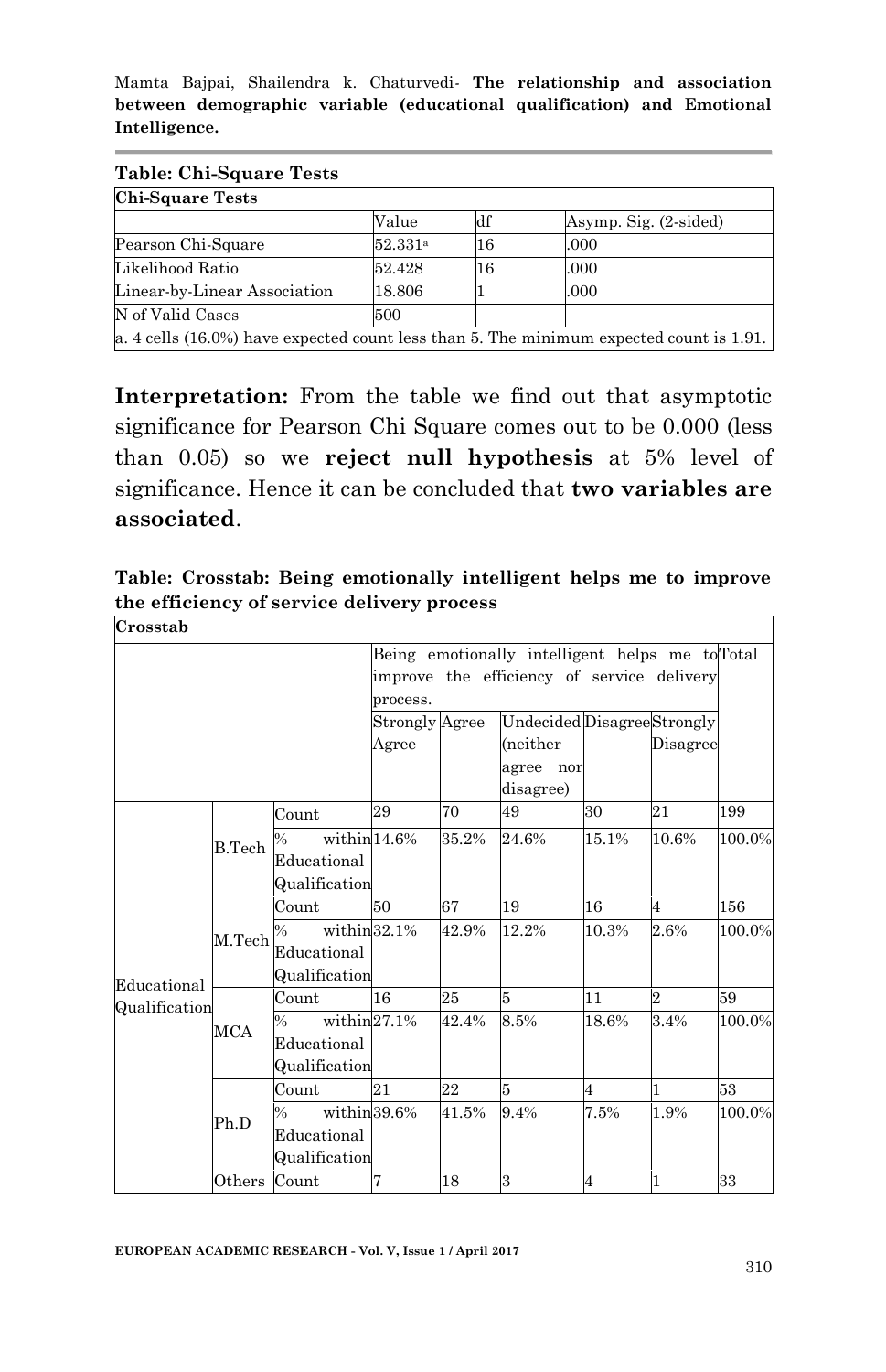|       | $\%$          | within $21.2\%$ | 54.5% | 9.1%  | 12.1% | 3.0% | 100.0% |
|-------|---------------|-----------------|-------|-------|-------|------|--------|
|       | Educational   |                 |       |       |       |      |        |
|       | Qualification |                 |       |       |       |      |        |
|       | Count         | 123             | 202   | 81    | 65    | 29   | 500    |
| Total | %             | within24.6%     | 40.4% | 16.2% | 13.0% | 5.8% | 100.0% |
|       | Educational   |                 |       |       |       |      |        |
|       | Qualification |                 |       |       |       |      |        |

**Interpretation & Findings:** From the above crosstab, it can said that out of total 500 respondents, 24.6% respondents strongly agreed, 40.4% respondents agreed, 16.2% respondents were neutral, 13.0% respondents disagreed and 5.8% respondents strongly disagreed that "Being emotionally intelligent helps me to improve the efficiency of service delivery process." Hence, it can be said that majority of the respondents strongly agreed and agreed.

**Analysis: Analysis of the relationship between Educational Qualification and Being emotionally intelligent helps me to minimise the performance hijacking by negative emotions.**

H0: The two factors are independent.

 $H<sub>1</sub>$ : The two factors are not independent (associated).

| <b>Chi-Square Tests</b>                                                                    |                   |    |                       |  |  |  |  |
|--------------------------------------------------------------------------------------------|-------------------|----|-----------------------|--|--|--|--|
|                                                                                            | Value             | df | Asymp. Sig. (2-sided) |  |  |  |  |
| Pearson Chi-Square                                                                         | $125.731^{\circ}$ | 16 | .000                  |  |  |  |  |
| Likelihood Ratio                                                                           | 131.645           | 16 | .000                  |  |  |  |  |
| Linear-by-Linear Association                                                               | 41.757            |    | .000                  |  |  |  |  |
| N of Valid Cases                                                                           | 500               |    |                       |  |  |  |  |
| a. 7 cells $(28.0\%)$ have expected count less than 5. The minimum expected count is 1.45. |                   |    |                       |  |  |  |  |

#### **Table: Chi-Square Tests**

**Interpretation:** From the table we find out that asymptotic significance for Pearson Chi Square comes out to be 0.000 (less than 0.05) so we **reject null hypothesis** at 5% level of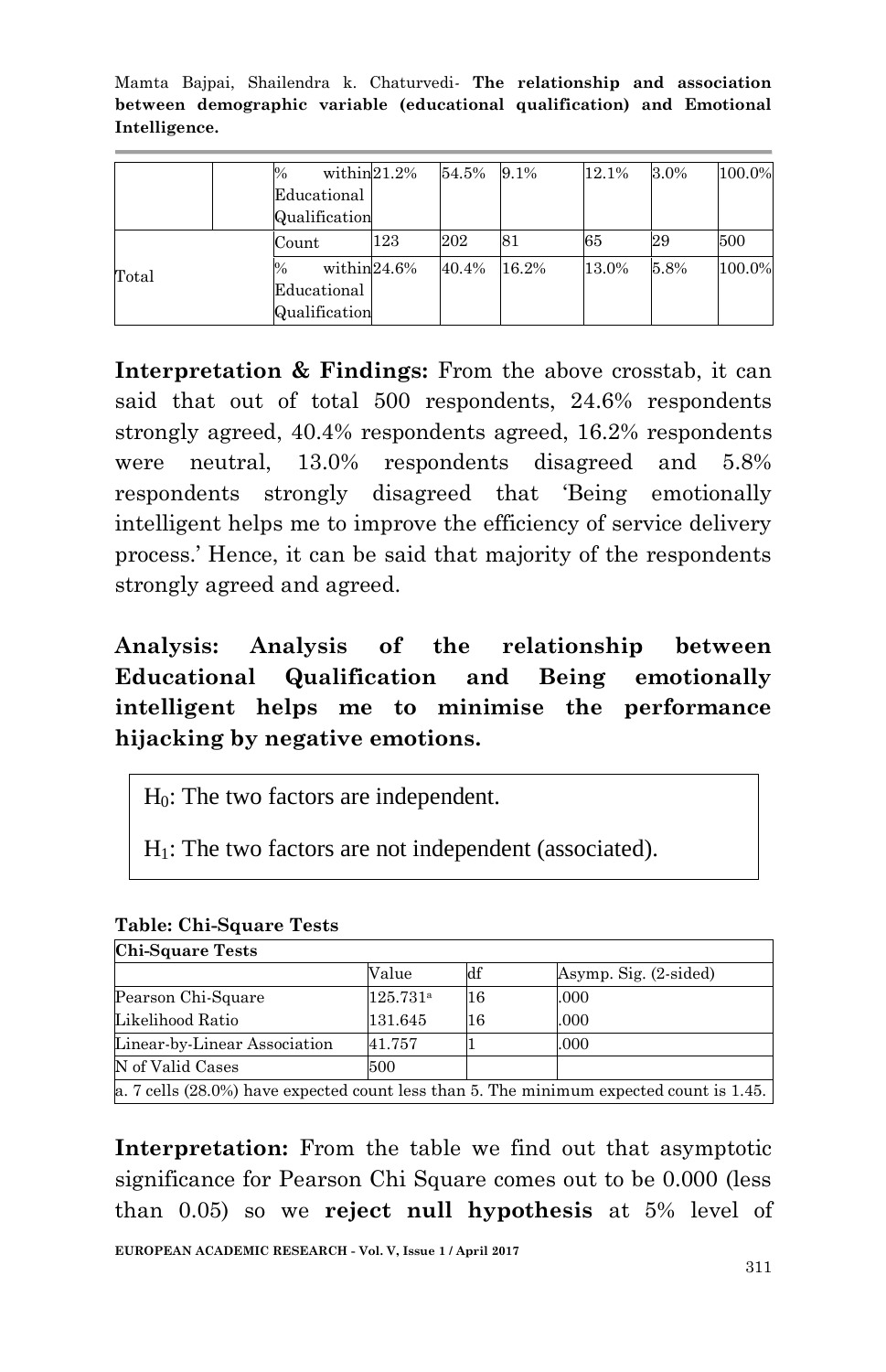significance. Hence it can be concluded that **two variables are associated**.

#### **Table: Crosstab: Being emotionally intelligent helps me to minimise the performance hijacking by negative emotions Crosstab**

|                |                    | Being emotionally intelligent helps me to minimiseTotal |          |       |                                                 |                   |                |        |
|----------------|--------------------|---------------------------------------------------------|----------|-------|-------------------------------------------------|-------------------|----------------|--------|
|                |                    |                                                         |          |       | the performance hijacking by negative emotions. |                   |                |        |
|                |                    |                                                         | Strongly | Agree | Undecided                                       | Disagree Strongly |                |        |
|                |                    |                                                         | Agree    |       | (neither                                        |                   | Disagree       |        |
|                |                    |                                                         |          |       | agree<br>nor                                    |                   |                |        |
|                |                    |                                                         |          |       | disagree)                                       |                   |                |        |
|                |                    | Count                                                   | 54       | 56    | 41                                              | 30                | 18             | 199    |
|                | <b>B.Tech</b>      | within $27.1%$<br>$\frac{0}{0}$                         |          | 28.1% | 20.6%                                           | 15.1%             | 9.0%           | 100.0% |
|                |                    | Educational                                             |          |       |                                                 |                   |                |        |
|                |                    | Qualification                                           |          |       |                                                 |                   |                |        |
|                |                    | Count                                                   | 86       | 61    | $\overline{4}$                                  | 3                 | 2              | 156    |
|                | M. <sub>Tech</sub> | within <sup>55.1%</sup><br>$\frac{0}{0}$                |          | 39.1% | 2.6%                                            | 1.9%              | 1.3%           | 100.0% |
|                |                    | Educational                                             |          |       |                                                 |                   |                |        |
|                |                    | Qualification                                           |          |       |                                                 |                   |                |        |
|                | <b>MCA</b>         | Count                                                   | 32       | 20    | 3                                               | $\overline{2}$    | $\overline{2}$ | 59     |
| Educational    |                    | within <sup>54.2%</sup><br>$\frac{0}{0}$                |          | 33.9% | 5.1%                                            | 3.4%              | 3.4%           | 100.0% |
| Qualification  |                    | Educational                                             |          |       |                                                 |                   |                |        |
|                |                    | Qualification                                           |          |       |                                                 |                   |                |        |
|                |                    | Count                                                   | 43       | 8     | 1                                               | 1                 | 0              | 53     |
|                | Ph.D               | within 81.1%<br>$\frac{0}{0}$                           |          | 15.1% | 1.9%                                            | 1.9%              | $0.0\%$        | 100.0% |
|                |                    | Educational                                             |          |       |                                                 |                   |                |        |
|                |                    | Qualification                                           |          |       |                                                 |                   |                |        |
|                |                    | Count                                                   | 9        | 18    | $\overline{4}$                                  | $\overline{2}$    | $\overline{0}$ | 33     |
|                | Others             | within27.3%<br>$\frac{0}{0}$                            |          | 54.5% | 12.1%                                           | 6.1%              | $0.0\%$        | 100.0% |
|                |                    | Educational                                             |          |       |                                                 |                   |                |        |
|                |                    | Qualification                                           |          |       |                                                 |                   |                |        |
|                |                    | Count                                                   | 224      | 163   | 53                                              | 38                | 22             | 500    |
| $_{\rm Total}$ |                    | within44.8%<br>$\frac{0}{0}$                            |          | 32.6% | 10.6%                                           | 7.6%              | 4.4%           | 100.0% |
|                |                    | Educational                                             |          |       |                                                 |                   |                |        |
|                |                    | Qualification                                           |          |       |                                                 |                   |                |        |

**Interpretation & Findings:** From the above crosstab, it can said that out of total 500 respondents, 44.8% respondents strongly agreed, 32.6% respondents agreed, 10.6% respondents were neutral, 7.6% respondents disagreed and 4.4% respondents strongly disagreed that "Being emotionally intelligent helps me to minimise the performance hijacking by negative emotions." Hence, it can be said that majority of the respondents strongly agreed and agreed.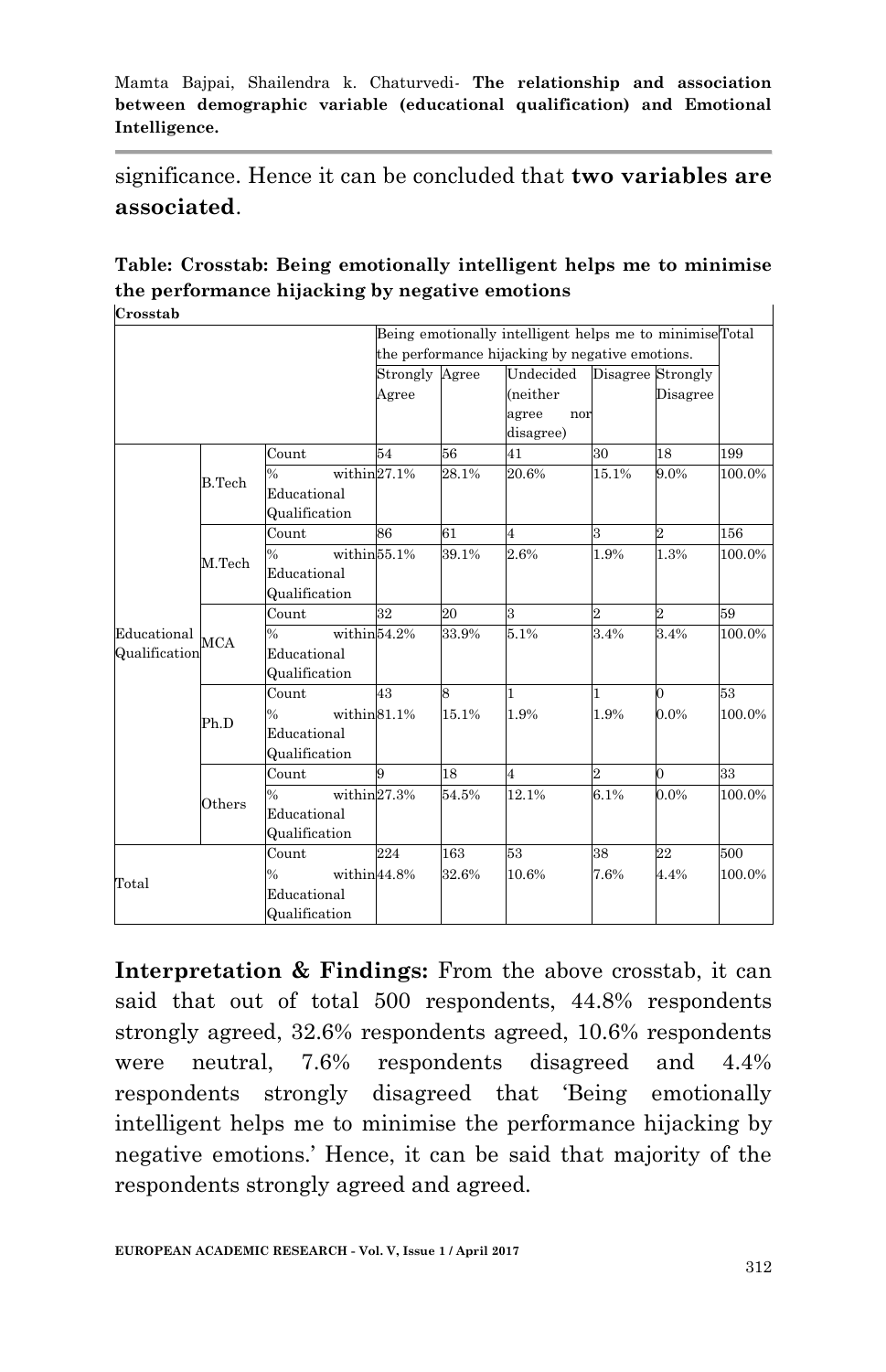### **CONCLUSION AND DISCUSSION**

The aim of this study was to analyse and establish the association between the demographic factor educational qualification and emotional intelligence. From the above analysis it can be seen that there is positive and significant association between the emotional intelligence and demographic factor educational qualification. As the educational qualification is rising level of emotional intelligence is also rising. Another finding of the study is that employee's education level is found to be significant on their social skills and self-regulation levels. Software professionals with a PhD and MTech degree have the highest level of emotional intelligence while Software professionals with a BTech degree.

Education helps to better understand the situation and to cope up with the changing scenario, so it has got the positive relationship with the level of emotional intelligence. Highly educated employees might be able to express their feelings, communicate openly and to understand other better than less educated. In 1998, Goleman reviewed analyses of studies of about 500 organizations around the world, point to the paramount place of emotional intelligence in excellence on the job in virtually any job. He indicates organizations become leaders and rise to the top position while they have the highest emotional intelligence measure. Another significant finding that he discovered during reviewing these studies is top level employees have more emotional intelligence (EI) than other employees. He found emotional intelligence is important twice as much as analytic and technical skill for those organizations. In this study, Software professionals" educational qualification is found to be a significant factor on their overall emotional intelligence levels. One of the limitations of this study is the use of a convenience sample that might limit the generalization power of the findings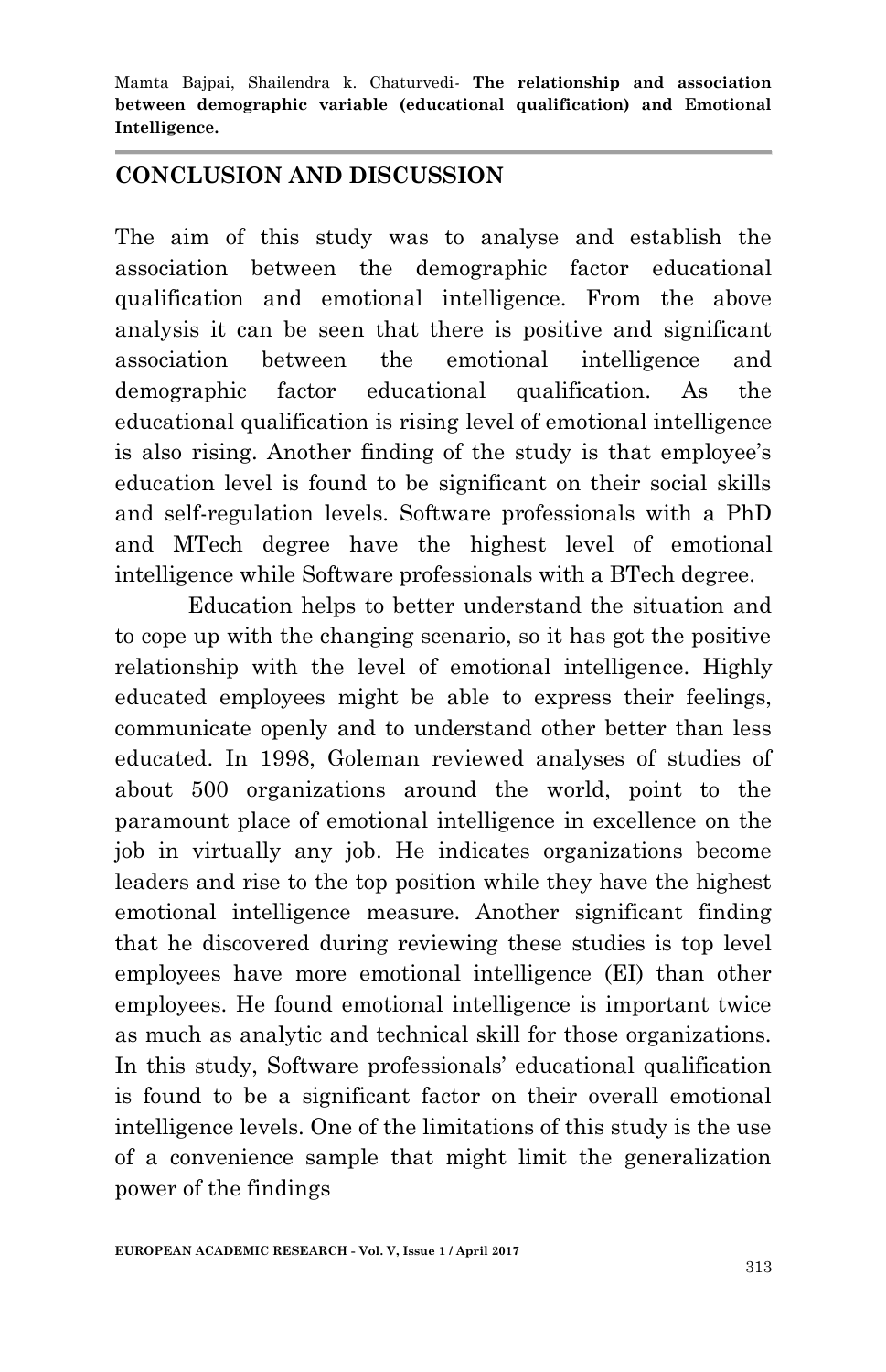### **REFERENCES AND BIBLIOGRAPHY**

- $\triangleright$  Bar-On, R. (1997). The Emotional Intelligence Inventory (EQ-i). Toronto: Multi-Health systems.
- Bar-On, R. (2000). Emotional and social Intelligence: Insights from the emotional quotient inventory.
- $\triangleright$  Carmeli, A. (2003). The relationship between emotional intelligence and work attitudes, behavior and outcomes: An examination among senior managers. Journal of Managerial Psychology, 18(S), 788- 813.
- Cooper, R.K. (1997), "Applying emotional intelligence in the workplace", Training & Development, Vol. 52, pp. 31-3.
- Ekman, P. (1981). La expresión de las emociones. Mundo científico, 1, 44-52.
- $\triangleright$  Gardner, H. (1983). Frames of mind: The theory of multiple intelligences. New York: Basic Books.
- $\triangleright$  Goleman, D. (1995). Emotional intelligence: Why it can matter more than IQ for character, health
- and lifelong achievement. New York, NY: Bantman press.
- Goleman, D. (1998). Working with emotional intelligence. New York, NY: Bantman press.
- Goleman, D. (1998b).What makes a leader? Harvard Business Review, November- December.
- Goleman, D. (2001) Emotional Intelligence: perspectives on a theory of performance. In press.
- Johnson, J.H. (1986). Life Events and Stressors in Chilhood and Adolescents. Berverly Hills, CA: Sage Publications.
- Johnson, D.S. (1981). Naturally adquired learned helplessness. The relationship of school failure, to achievement behavior, attributions and self-concept. Journal of Educational Psychology, 73, 174-180.